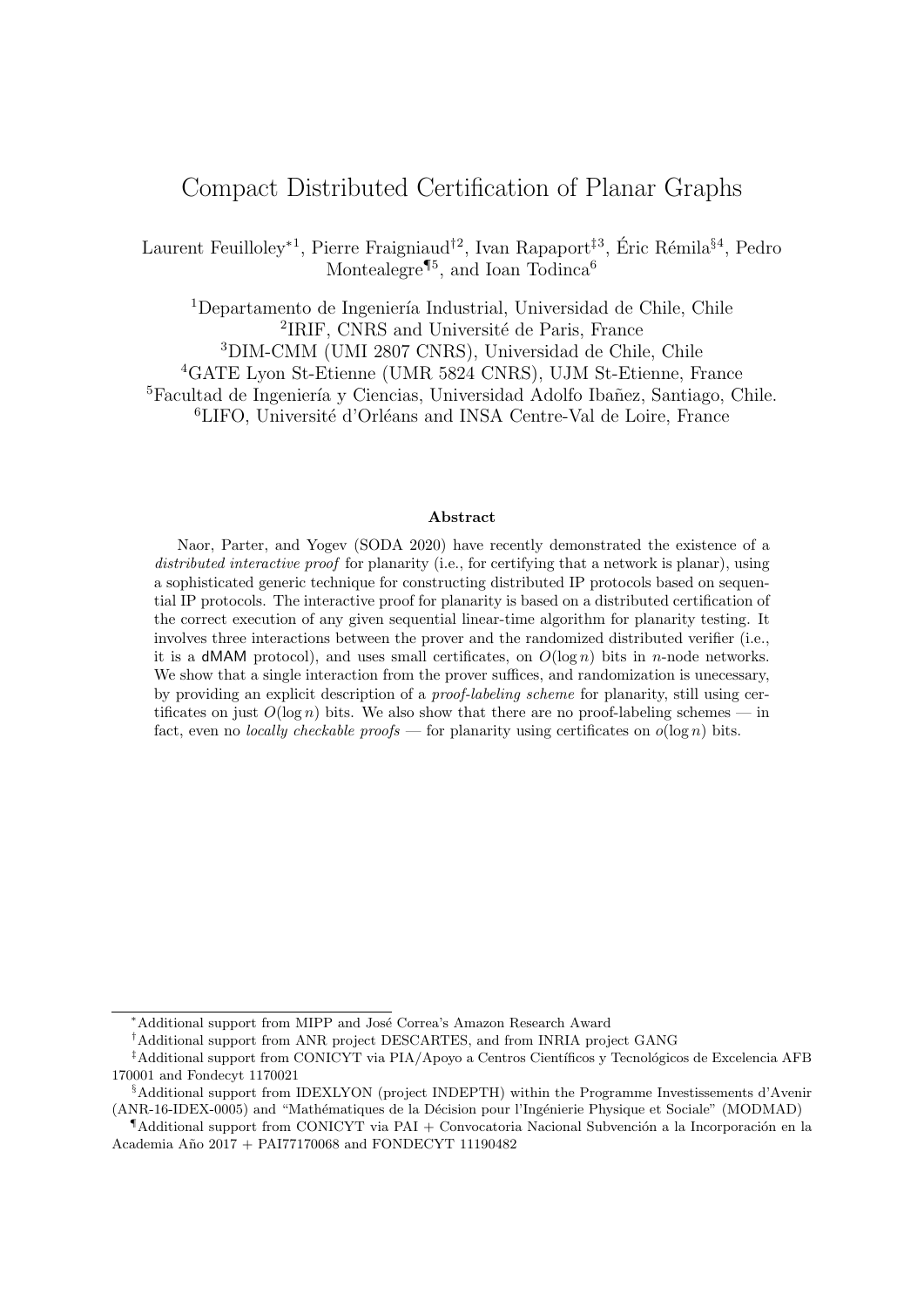## 1 Introduction

Planar graphs are arguably among the most studied classes of graphs in the context of algorithm design and analysis. In particular, planar graphs enable the design of algorithms provably faster than for general graphs (see, e.g., [7] for a subquadratic algorithm for diameter in planar graphs, in contrast to the quadratic lower bound in [41]). In the context of distributed network computing too, planar graphs have been the source of many contributions. For instance, a distributed algorithm approximating a minimum dominating set (MDS) within a constant factor, in a constant number of rounds, has been designed for planar graphs [36]. In contrast, even a poly-logarithmic approximation of the MDS problem requires at least  $\Omega(\sqrt{\log n/\log\log n})$ rounds in arbitrary n-node networks [35]. See Section 1.2 for further references to contributions on distributed algorithm design for planar graphs.

In this paper, we are concerned with *checking* whether a given network is planar. Indeed, we aim at avoiding the risk of performing distributed computations dedicated to planar graphs in networks that are not planar, which may lead to erroneous outputs, or even lack of termination. Note that it is sufficient that one node detects if the actual graph is not planar, as this node can then broadcast an alarm, or launch a recovery procedure (e.g., for overlay networks).

Efficient planarity tests have been designed in the sequential setting [31], but no such efficient algorithms are known in the distributed setting. In fact, it is known [22] that there are no local decision algorithms for planarity. That is, there are no algorithms in which every node of a network exchange information solely with nodes in its vicinity, and outputs accept or reject such that the network is planar if and only if all nodes accept.

Kuratowski's theorem states that a graph is planar if and only if it does not contain a subgraph that is a subdivision of the complete graph  $K_5$ , or the complete bipartite graph  $K_{3,3}$ . This characterization can easily be turned into a proof-labeling scheme [34] that a network is not planar, by certifying the presence of a subdivided  $K_5$  or  $K_{3,3}$  as a subgraph. However, it is not clear whether Kuratowski's theorem can be used to prove that a network is planar, in a distributed manner. Indeed, this would require to certify that no subdivided  $K_5$  or  $K_{3,3}$  are present in the network. Also, it is not clear whether using the coordinates of the nodes in a planar embedding would help, as checking whether two edges cross seems difficult if the extremities of these edges are embedded at far away positions in the plane. Similarly, a distributed proof based on checking the consistency of the faces resulting from a planar embedding of the graph appears uneasy, as one can construct embeddings of non planar graphs in which the faces look locally consistent.

Yet, Kuratowski's theorem can be used to show that planarity is at the second level of the local decision *hierarchy* with alternating quantifiers (see [19]). That is, for every assignment of  $O(\log n)$ -bit certificates to the nodes by a *disprover* aiming at convincing the nodes of a planar network that this network is not planar, a *prover* can assign other  $O(\log n)$ -bit certificates to the nodes for certifying that the distributed proof provided by the disprover is erroneous. The fact that planarity is at a low level of the local decision hierarchy is conceptually informative, but this fact does not provide a concrete distributed mechanism for certifying planarity.

A breakthrough has been recently achieved by Naor, Parter, and Yogev [38], who showed the existence of a distributed interactive proof for planarity. Such types of protocols are motivated by the possible access to services provided by a computationally powerful external entity, e.g., the cloud [33]. The interactive protocol for planarity is not explicit, but can be constructed automatically from any sequential linear-time algorithm for planarity testing. In fact, this protocol is just one illustration of a sophisticated generic compiler developed in [38] for constructing distributed IP protocols based on sequential IP protocols, which applies way beyond the case of planarity. Specifically, given an algorithm for planarity testing, the interactive protocol is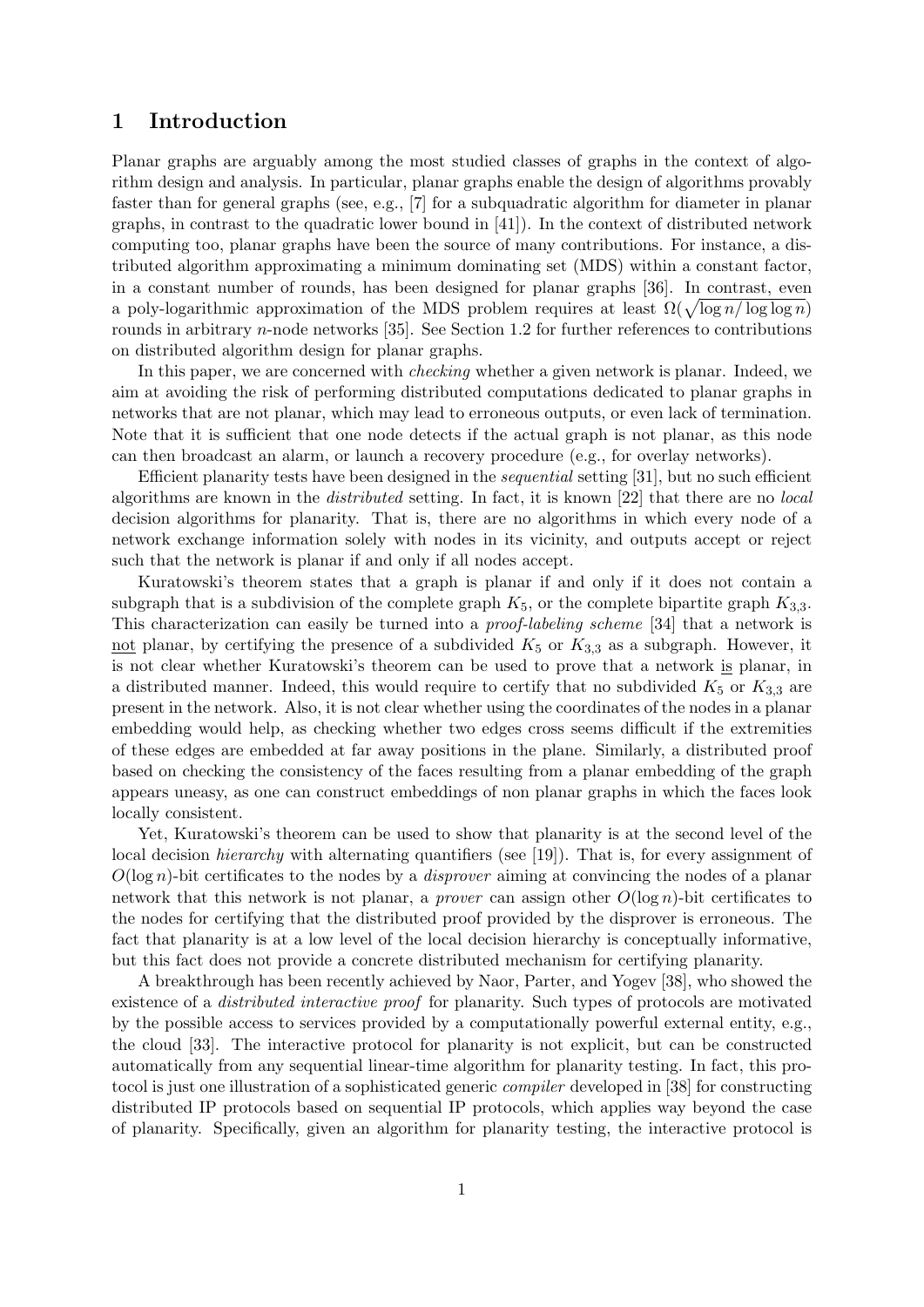roughly the following. The  $O(n)$  steps corresponding to the execution of the algorithm on the actual network are distributed to the nodes, and the interactive protocol checks that these steps are consistent (e.g., the output of step i is the input of step  $i + 1$ , etc.). The node handling the final step of the execution of the algorithm accepts or rejects according to the outcome of the algorithm. The steps of the execution (e.g., reading some memory location, or adding such and such registers) can be encoded on  $O(\log n)$  bits, and it is shown that verifying the consistency of the  $O(n)$  steps distributed over the n nodes can be achieved by a **dMAM** interactive protocol, using certificates on  $O(\log n)$  bits. In such a protocol, the *non-trustable* prover (a.k.a. Merlin) provides each node with an  $O(\log n)$ -bit certificate. Then, at each node, the *honest* verifier (a.k.a. Arthur) running at that node challenges the prover with a random value. Finally the prover replies to each node by providing it with a second certificate, again on  $O(\log n)$  bits. Once this is done, every node interacts with all its neighbors only once, and outputs accept or reject. The authors of [38] proved that, using their dMAM protocol, all nodes accept if and only if the network is planar.

The mechanism in [38] actually applies to all classes of graphs that can be recognized with a sequential polynomial-time algorithm. The resulting distributed interactive protocol is however efficient only for classes of sparse graphs, recognizable in quasi-linear time, among which the class of planar graphs plays a prominent role.

#### 1.1 Our results

We show that several interactions between the prover and the verifier are not necessary for distributed certification of planarity, while the size of the certificates can be kept as small as in [38]. Indeed, we provide an explicit description of a proof-labeling scheme [34], still using certificates on just  $O(\log n)$  bits. A proof-labeling scheme requires a single interaction between the prover and the distributed verifier, and no randomization is required. Specifically, the prover provides each node with an  $O(\log n)$ -bit certificate, and then the nodes can directly move on with the local verification stage, in which every node interacts with all its neighbors once, and outputs accept or reject such that all nodes accept if and only if the network is planar. Prooflabeling schemes can be implemented even in absence of services provided by external entities like the cloud. Actually, in many frameworks, including the one in this paper, the certificates can be computed in a distributed manner by the network itself during a pre-processing phase.

As mentioned before, it is not clear whether Kuratowski's theorem, or the use of coordinates can be applied to prove that a network is planar, in a distributed manner (Kuratowski's theorem can be used to certify that a network is not planar). Therefore, we adopt a different approach, by asking the prover to certify a specific form of planar embedding of the network, not relying on coordinates. Our approach is inspired by the work on planar graphs by Fraysseix and Rosentiehl [14], based itself on Tutte's crossing number theory [43]. Observe that any graph G can be embedded in the plane as a planar embedding of a spanning tree  $T$  of  $G$ , plus cotree edges (the *cotree* of G associated with T is the set of edges in G not in T), such that the crossings occur between cotree edges only. Such an embedding is called a T-embedding of G. A graph G is planar if and only if there exists a T-embedding of  $G$  in the plane with no crossing edges. Given a planar graph  $G$ , our prover provides the nodes with a distributed proof that there is T-embedding of G in which no cotree-edges cross.

We also show that our proof-labeling scheme has certificates of optimal size, in the sense that there are no *locally checkable proofs* [29] for planarity that use certificates of size  $o(\log n)$ bits (locally checkable proofs are verification mechanisms stronger than proof-labeling schemes). In fact, we show a more general result regarding the class of graphs excluding a complete graph  $K_k$  as a minor, for any  $k \geq 3$ , and the class of graphs excluding a complete bipartite graph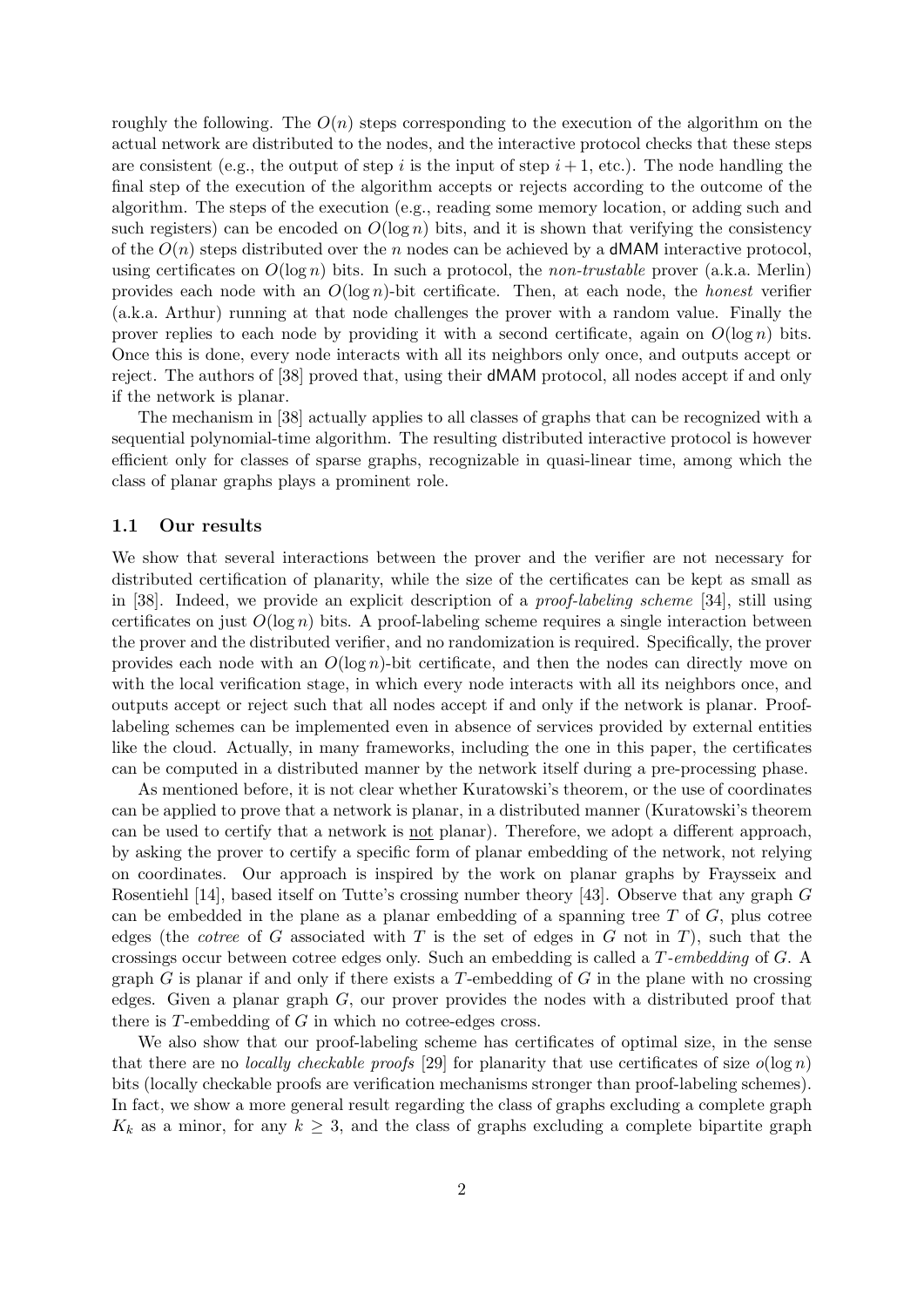$K_{p,q}$  as a minor, for any  $p,q\geq 2$ . The proof for graphs excluding  $K_k$  is an extension of the technique used in [21] for lower bounding the size of global certificates. The proof for graphs excluding  $K_{p,q}$  is a non-standard adaptation of the original proof of a lower bound for checking spanning tree and leader election in [29]. Combining these results allows us to consider the class of graphs excluding both  $K_5$  and  $K_{3,3}$  as minors, from which the lower bound for planarity follows directly.

To sum up, the paper is dedicated to establishing the following results.

**Theorem 1** There is a 1-round proof-labeling scheme for planarity with certificates on  $O(\log n)$ bits in n-node networks.

For a finite family H of graphs, let Forb $(H)$  be the class of graphs with all the graphs in H excluded as "forbidden minors".

**Theorem 2** Let  $\mathcal{F} = \{K_k : k \geq 3\} \cup \{K_{p,q} : p,q \geq 2\}$ . For any non-empty finite family H of graphs in F, there are no locally checkable proofs for  $Forb(H)$  using certificates on  $o(\log n)$  bits.

The following result follows directly from Theorem 2 as the planar graphs form the class Forb $({K_5, K_{3,3}})$  by Wagner's theorem (see [15]).

**Corollary 1** There are no locally checkable proofs for planarity, using certificates on  $o(\log n)$ bits.

Theorem 2 can also be used for other graph classes. For example, outerplanar graphs, which are the planar graphs that can be drawn in the plane with all the vertices on the outerface, form the class  $\text{Forb}(\lbrace K_4, K_{2,3} \rbrace)$ , and thus have no locally checkable proof with certificates on  $o(\log n)$  bits.

Remark. All our lower bounds hold even if one allows verification algorithms performing an arbitrarily large constant number of rounds.

#### 1.2 Related work

Distributed algorithms for planar graphs. As for the case of sequential computing, planar graphs have attracted significant interest in the context of distributed computing. Indeed, planar graphs do have structural properties that allow for fast distributed algorithms, in particular as far as approximation algorithms for classic problems such as minimum dominating set, or maximum matching are concerned. We refer to  $[9, 10, 11, 12, 13, 30, 36, 37, 44]$  for a non-exhaustive list of examples of such contributions.

Recently, it was proved that a combinatorial planar embedding that consists of each node knowing the clockwise order of its incident edges in a fixed planar drawing can be computed efficiently in the CONGEST model [26], and then used to derive  $O(D)$ -round distributed algorithms for MST and min-cut in planar networks of diameter  $D$  [27], hence bypassing the lower bounds  $\tilde{\Omega}(D+\sqrt{n})$  for general networks [40, 42]. Even more recently, a randomized distributed algorithm for computing a DFS tree in planar networks has been designed [28], whose complexity beats the best known complexity bound  $O(n)$  for general graphs [4].

More generally, it is worth to mention that there is also a large recent literature on distributed algorithms designed for other families of sparse graphs, beyond planar graphs. This is for instance the case of graphs of bounded genus, and graphs of bounded expansion (see, e.g., [2, 3]). We refer to [17] for a bibliography on distributed algorithms in classes of sparse graphs.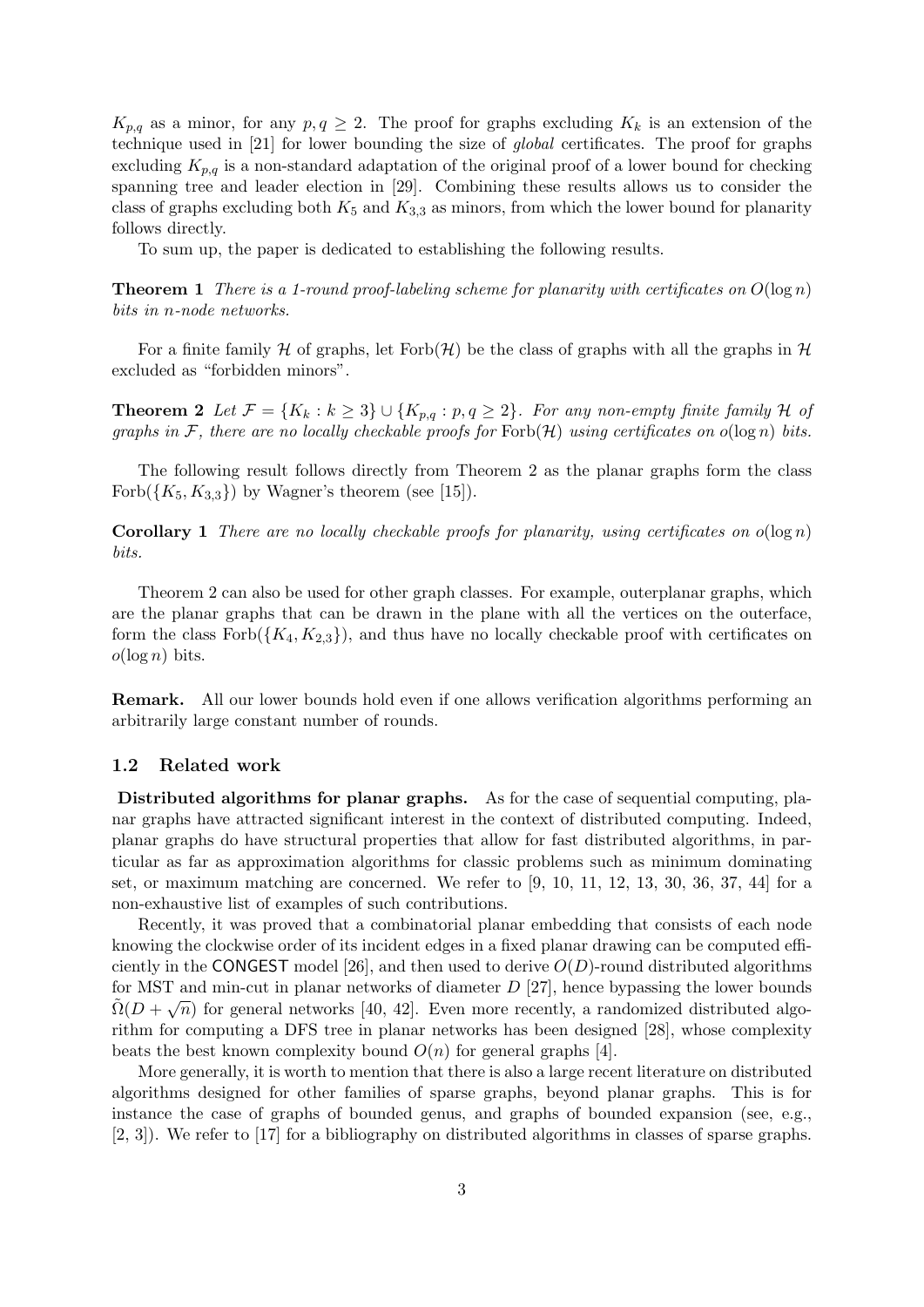Distributed decision and verification. Locally checkable proofs (LCPs) were introduced in [29], as an extension of the seminal notion of proof-labeling scheme (PLS) introduced in [34]. There are only two differences between these two concepts, but they are subtle, and require some care. The first difference is that LCPs allow for verification procedures performing many rounds, while PLS are restricted to a single round of verification. Nevertheless, PLS can be easily extended to many rounds whenever the certificates are large enough to contain IDs, which enables to trade longer verification time for smaller certificates size (see, e.g., [20]). The second difference is more profound. While PLSs impose verification procedures exchanging the certificates only, LCPs allow the verification procedures to exchange additional information, e.g., the entire states of the nodes.

As a consequence, a PLS with certificates on  $O(\log n)$  bits can be systematically implemented in one round in the CONGEST model, while this is not necessarily the case of LCPs, if the additional information is of size  $\omega(\log n)$  bits. Nevertheless, this phenomenon has little impact on upper bounds in general, as the states of the nodes are often encoded on a logarithmic number of bits too (e.g., a constant number of pointers to neighbors, a constant number of bits marking the nodes, etc.). On the other hand, the difference between LCPs and PLSs has strong impact on the design of lower bounds, especially for demonstrating impossibility results when using sub-logarithmic certificates, as the IDs of the nodes (which are part of their states) are seen by the neighbors in LCPs, but not in PLSs with certificates on  $o(\log n)$  bits. Nondeterministic local decision (NLD) [22] is yet another similar notion of distributed certification. It differs from the PLS and LCP in the fact that the certificates must be independent from the identity-assignment to the nodes. We refer to [16, 18] for recent surveys on distributed decision and verification.

Remark. Observe that the upper bound in Theorem 1 is obtained by designing a PLS for planarity, while the lower bounds in Theorem 2 hold even for LCPs.

All the aforementioned notions were extended by allowing the verifier to be randomized (see [24]). Such protocols were originally referred to as randomized PLS (RPLS), but are nowadays referred to as distributed Merlin-Arthur (dMA) protocols. The concept of distributed verification has also been extended [6, 19] in a way similar to the way NP was extended to the complexity classes forming the Polynomial Hierarchy, by alternating quantifiers.

Distributed interactive proofs. Recently, *distributed interactive proofs* were formalized [33], and the classes  $dAM[k]$  and  $dMA[k], k \geq 1$ , were defined, where k denotes the number of alternations between the centralized Merlin, and the decentralized Arthur. For instance,  $dAM[3] =$  $dMAM$  and  $dMA[2] = dMA$ , while LCP and PLS can be viewed as equal to  $dAM[1] = dM$ (Merlin provides the nodes with their certificates, without challenges from Arthur). Distributed interactive protocols for problems like the existence of a non-trivial automorphism (AUT), and non-isomorphism (ISO) were designed and analyzed in [33]. The follow up paper [38] improved the complexity of some of the protocols in [33], either in terms of the number of interactions between the prover and the verifier, and/or in terms of the size of the certificates. A sophisticated generic way for constructing distributed IP protocols based on sequential IP protocols is presented in [38]. One of the main outcome of this latter construction is a dMAM protocol for planarity, using certificates on  $O(\log n)$  bits. For other recent results on distributed interactive proof, see [8, 23].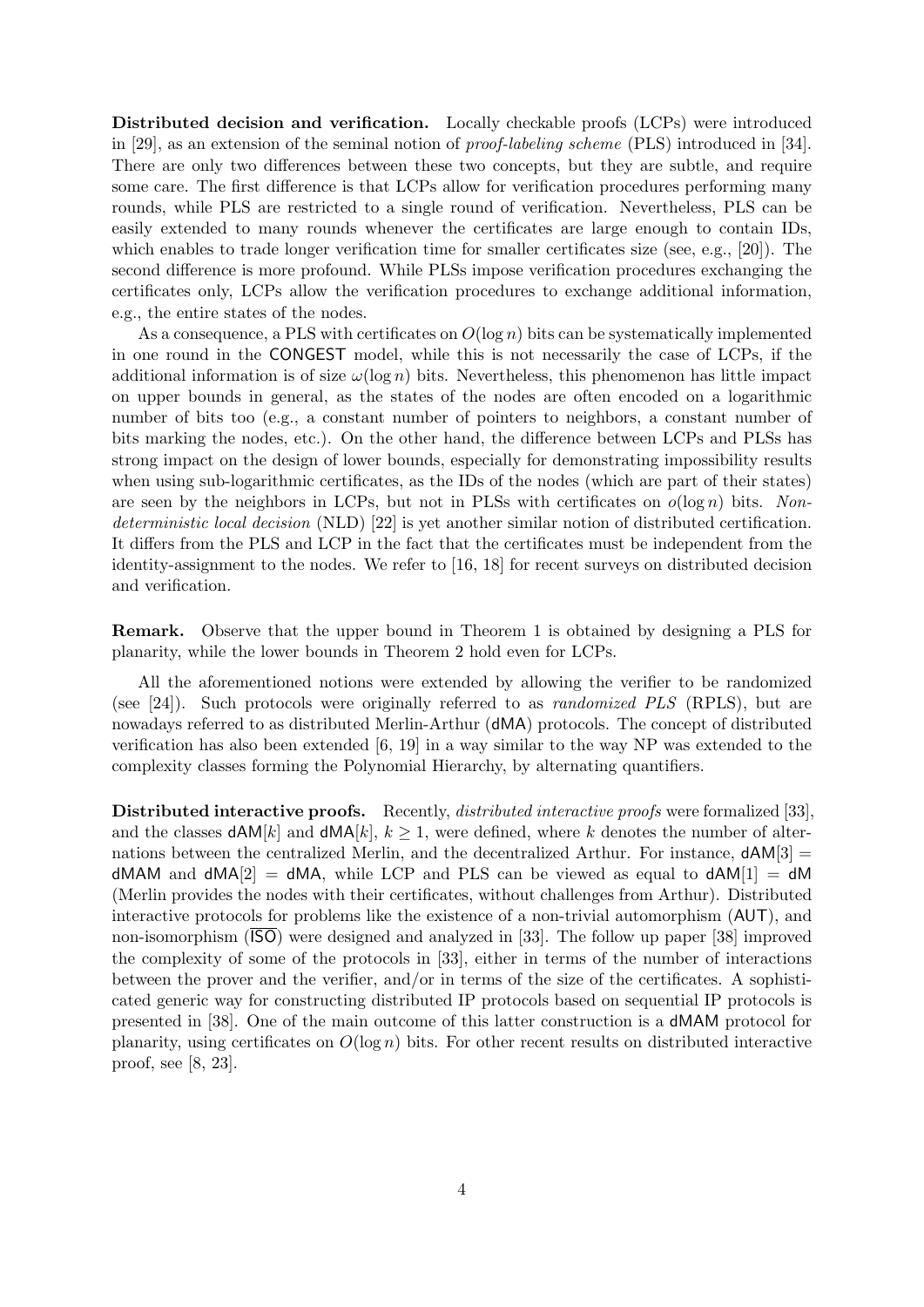# 2 Model and definitions

We consider the standard model for distributed network computing [39]. The network is modeled as a simple connected graph  $G = (V, E)$  — note that self-loops and multiple edges can be eliminated without impacting planarity, and the planarity test could trivially be performed independently in each connected components if the graphs were not connected. The number of nodes is denoted by  $n = |V|$ . Each node v has an identifier id(v), which is unique in the network, and picked from a range of IDs polynomial in  $n$ . Therefore, every node identifier can be stored on  $O(\log n)$  bits.

We recall the notion of *proof-labeling schemes*, and *locally checkable proofs* for certifying graph classes. (These mechanisms can also be used to certify classes of node- or edge-labeled graphs, but we are solely interested in unlabeled graph classes in this paper). Let  $\mathcal C$  be a graph class, e.g., planar graphs. A locally checkable proof for  $\mathcal C$  is a prover-verifier pair where the *prover* is a non-trustable oracle assigning certificates to the nodes, and the verifier is a distributed algorithm enabling the nodes to check the correctness of the certificates by performing a single round of communication with their neighbors. Note that the certificates may not depend on the instance G only, but also on the identifiers assigned to the nodes. In proof-labeling schemes, the information exchanged between the nodes during the verification phase is limited to the certificates. Instead, in locally checkable proofs, the nodes may exchange extra-information regarding their individual state (e.g., their IDs, if not included in the certificates, which might be the case for certificates of sub-logarithmic size). The prover-verifier pair must satisfy the following two properties.

- **Completeness:** Given  $G \in \mathcal{C}$ , the non-trustable prover can assign certificates to the nodes such that the verifier *accepts* at all nodes;
- **Soundness:** Given  $G \notin \mathcal{C}$ , for every certificate assignment to the nodes by the non-trustable prover, the verifier rejects in at least one node.

The main *complexity measure* for both locally checkable proofs, and proof-labeling schemes is the size of the certificates assigned to the nodes by the prover.

As an example, let us consider the class of paths. A possible proof-labeling scheme is as follows. Given a path  $P = (v_1, \ldots, v_n)$ , the prover assigns the certificate  $c(v_i)$  to node  $v_i$ , simply defined as the hop-distance between  $v_1$  and  $v_i$ , for  $i = 1, \ldots, n$ . The verifier executed at node u checks that u has degree 1 or 2, and, if u has degree 2, then it also checks that one of its two neighbors has certificate  $c(u) - 1$  while the other has certificate  $c(u) + 1$ . If all tests are passed, then u accepts, else it rejects. Completeness holds by construction. For soundness, we simply observe that, if all nodes accept, then the nodes are necessarily forming a path as we assume the network to be connected.

Certifying the class of graphs *containing* a path of length at least k, for some fixed  $k \ge 1$  can be done similarly, by also providing in the certificate of a node the IDs of its predecessor and successor in the path. The extremity of the path with positive hop-distance also checks that its hop-distance is at least k. In addition, the certificates must contain a distributed proof that the path exists somewhere in the network. This is achieved by asking the prover to provide the nodes with a distributed encoding of a tree spanning all nodes, rooted at one origin of the path, plus a distributed proof for this spanning tree. Such proof is known for long, as it is implicitly or explicitly present in the early work on self-stabilizing algorithm  $[1, 5, 32]$  — it simply consists of yet another hop-distance counter, plus the ID of the root.

The examples above are the main ingredients enabling the design of a proof-labeling scheme for certifying non planarity, whose existence is folklore in the context of distributed certification.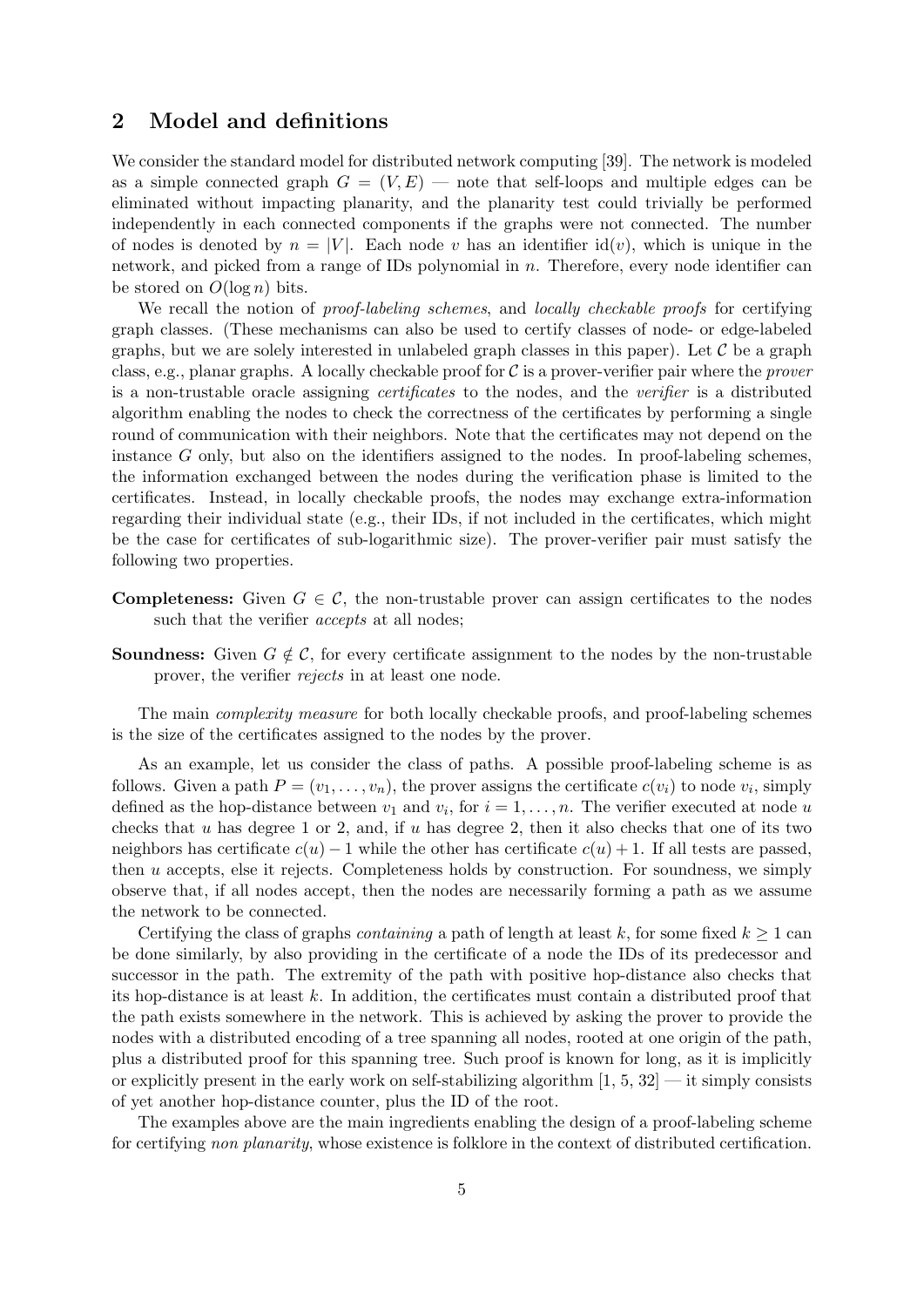It is indeed sufficient to provide the nodes with a distributed proof that the graph contains a subdivided  $K_5$  or a subdivided  $K_{3,3}$ . In both cases, this can be done by encoding the paths corresponding to these subdivided graphs in the certificates of the nodes in these paths. In addition, a spanning tree and its proof are given in the certificates of all nodes for establishing the existence of the subdivided graph (every node receives a pointer to a parent, its hopdistance to the root, and the ID of the root, which must be a node of the subdivided  $K_5$ , or subdivided  $K_{3,3}$ ). We omit all the tedious details, and we expect that the reader has now understood the concept of proof-labeling schemes (and locally checkable proofs).

Observe that, in all the examples mentioned in this section, including certifying nonplanarity, all certificates can be encoded on  $O(\log n)$  bits. In the remaining part of the paper, we demonstrate that planarity can be distributedly certified, with  $O(\log n)$ -bit certificates too.

# 3 Upper bound

In this section, we establish our main result, namely, that there is a 1-round proof-labeling scheme for planarity with certificates on  $O(\log n)$  bits in *n*-node networks. The design and analysis of our proof-labeling scheme for planarity is decomposed into three stages. First, in Section 3.1, we describe a proof-labeling scheme for a specific class of planar graphs, called path-outerplanar graphs. Roughly, these graphs are Hamiltonian graphs which can be drawn in the plane without crossing edges in such a way that the Hamiltonian path forms a line, and the edges not in the path, are all on the same side of the line. Note that a non-Hamiltonian tree is outerplanar, but is not path-outerplanar. Next, in Section 3.2, we show how to transform a planar graph into a path-outerplanar graph. More precisely, we show how to transform a T-embedding [14] of a graph into a drawing of a new graph such that, roughly, the new graph is path-outerplanar if and only if the original graph is planar. Finally, Section 3.3 shows how to use this transformation for extending the proof-labeling scheme for path-outerplanarity to a proof-labeling scheme for planarity. Throughout the scheme, we use the key property that every planar graph is 5-degenerate (i.e., every subgraph has a vertex of degree at most 5), in order to distribute the certificates evenly among the nodes.

### 3.1 Certifying path-outerplanar graphs

In this section, we present a proof-labeling scheme for a subclass of outerplanar graphs, that will be used as a building block for our scheme for planar graphs. Recall that a graph is outerplanar if it has a planar drawing with all vertices incident to the same face, called the outerface. We start with a combinatorial definition of path-outerplanarity, and then show the equivalence with a geometric definition.

**Definition 1** A graph  $G = (V, E)$  is path-outerplanar if there is a total ordering  $P = (V, \leq)$ of its vertices such that P forms a path (i.e., consecutive vertices in P are adjacent in  $G$ ), and, for any pair of edges  $\{a, b\}, \{c, d\} \in E$  with  $a < b$  and  $c < d$ , one of the following inequalities holds:  $a < b \leq c < d$ ,  $c < d \leq a < b$ ,  $a \leq c < d \leq b$ , or  $c \leq a < b \leq d$ . The ordering P is called a path-outerplanarity witness of G.

Lemma 1 A graph is path-outerplanar if and only if it has a Hamiltonian path that can be drawn as a horizontal line such that all edges that do not belong to the path can be drawn above that line as semi-circles without crossings.

**Proof.** Assume that G is path-outerplanar with witness  $(1,\ldots,n)$ . The vertices  $\{1,\ldots,n\}$ can be drawn on a horizontal line, with vertex i at coordinate i. Each edge  $\{a, b\}$  of G can be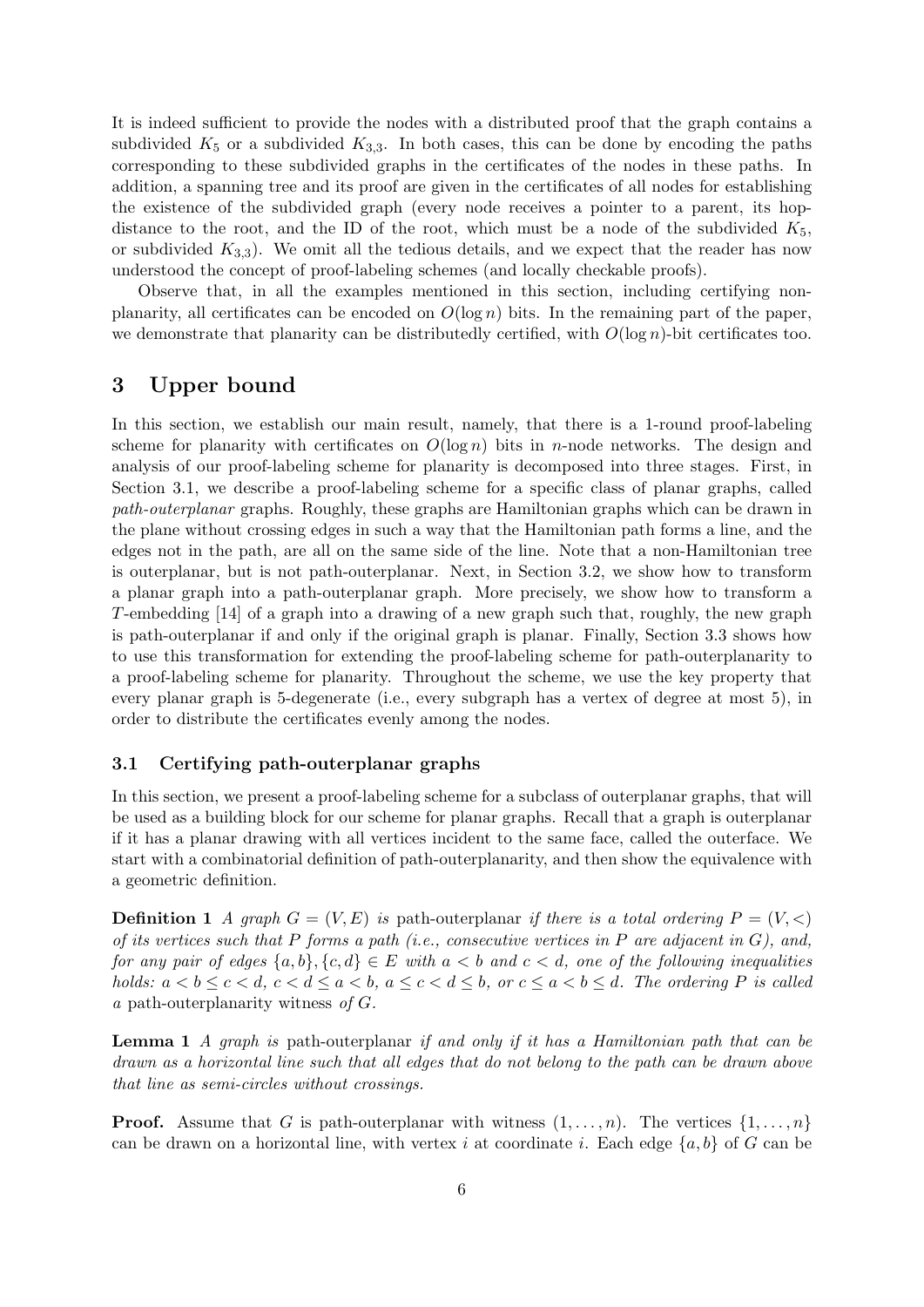drawn as a semi-circle, with endpoints  $a$  and  $b$ , above the line. The drawing is planar since, by definition, for every two edges  $\{a, b\}$ ,  $\{c, d\}$  of G with  $a < b$  and  $c < d$ , we have  $|[a, b] \cap [c, d]| \leq 1$ , or  $[a, b] \subset [c, d]$ , or  $[c, d] \subset [a, b]$ . Conversely, let us assume that there exists a planar drawing as described. Let us then consider the total order induced by the placement of the vertices along this horizontal path (say, from left to right). Since no two semi-circles cross, for every pair  ${a, b}$ ,  ${c, d}$  of edges, one of the four inequalities in Definition 1 must be satisfied, and thus the graph is path-outerplanar.  $\Box$ 

Lemma 2 There is a 1-round proof-labeling scheme for path-outerplanarity, with certificates on  $O(\log n)$  bits in n-node networks.

**Proof.** Given a path-outerplanar graph G, the prover computes a witness  $P = (v_1, \ldots, v_n)$ for G, and sends an  $O(\log n)$ -bit certificate to every vertex x, with the following information:

- 1. the number  $n$  of vertices of the graph;
- 2. the rank of x in P, i.e., the value i such that  $x = v_i$ ;
- 3. the shortest interval  $I(x) = [a, b]$  such that  $\{v_a, v_b\}$  is an edge of G, and  $a < i < b$  (if no such interval exists, then the prover sets  $I(x)$  to  $[0, n+1]$ .

In addition, the prover provides the nodes with information in their certificates enabling them to check that  $n$  is indeed the correct number of vertices, that the vertices are correctly ranked from 1 to n, and that this ranking induces a path. We do not detail these parts of the certificates, nor we describe the verification algorithm for these certificates, as this can be achieved using standard techniques [34] using  $O(\log n)$ -bit certificates.

For simplicity, in the algorithm as well as in the remaining part of the proof, we denote the vertices by their ranks, as numbers from 1 to  $n$ . We also add two virtual vertices 0 and  $n+1$ , with virtual edges  $\{0,1\}, \{0,n+1\}$ , and  $\{n,n+1\}$ . We set  $I(0) = I(n+1) = [-\infty, \infty]$ . This ensures that any vertex x with  $1 \leq x \leq n$  has at least one neighbor smaller than itself, and another larger than itself. Of course, the verification algorithm is only performed at the real vertices, i.e., those from 1 to n, with node 1 (resp., node n) simulating the behavior of its virtual neighbor 0 (resp.,  $n + 1$ ).

The verification algorithm performed at each node x is displayed in Algorithm 1.

We first show completeness.

Claim 1 If G is path-outerplanar, and if the prover provides certificates corresponding to a witness  $P$ , then Algorithm 1 accepts at all nodes.

*Proof.* For any node x, let  $x_{\ell}^- < \cdots < x_0^- < x_0^+ < \cdots < x_k^+$ , with  $\ell \geq 0$  and  $k \geq 0$ , be the neighbors of x in the ordering P. In particular,  $x_0^- < x < x_0^+$ . Figure 1 illustrates the structure of the neighborhood of a node x, and the interval  $I(x) = [a, b]$  (cf. Lemma 1). Note that, since G is planar,  $a \leq x_{\ell}^ \overline{\ell}$ , and  $b \geq x_k^+$  $\frac{1}{k}$ . The test of Line 3 succeeds since P is the witness for G. Observe that the vertices y with  $I(y) = [a, b]$  are exactly the vertices incident to the unique face below the edge  $\{a, b\}$ , except a and  $b$  — this also holds for the nodes 0 and  $n + 1$ , as we could add a virtual edge between  $-\infty$  and  $\infty$ . In particular, no edge incident to x can cross the edge  $\{a, b\}$ , which implies that the test of Line 5 is passed. The same arguments applied to  $x_i^+$  explains why the test of Line 7 is passed (respectively,  $x_i^-$  and Line 9). For the rightmost neighbor  $x_k^+$ <sup>+</sup><sub>k</sub> of x, we distinguish between the cases  $x_k^+ < b$ , and  $x_k^+ = b$ . In the first case,  $x_k$ is also incident to the face below the edge  $\{a, b\}$ , and thus the test of Line 11 succeeds. The same arguments apply for the test at Line 13. The case  $x_k = b$  is not explicitly addressed by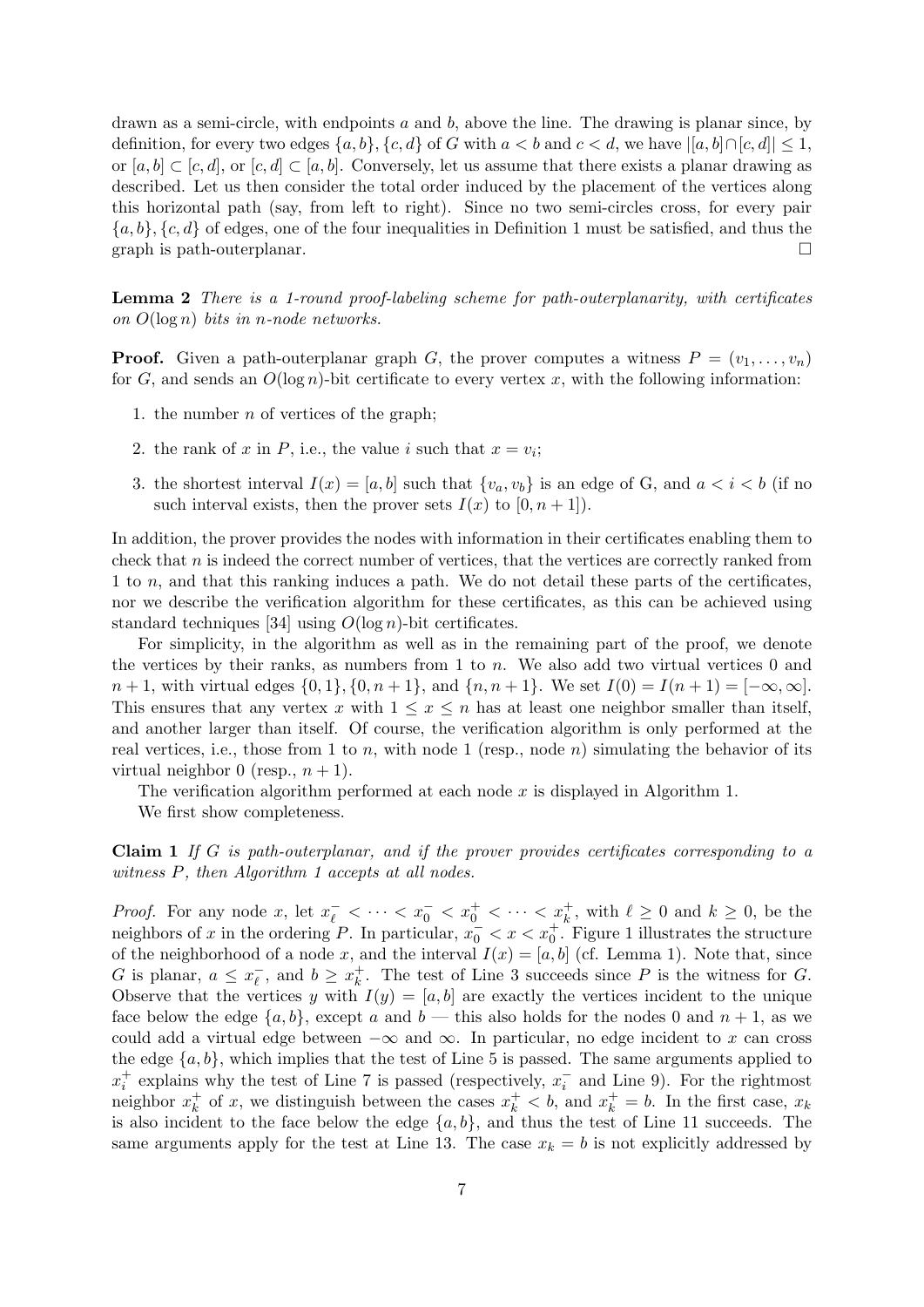**Algorithm 1:** Verification procedure for path-outerplanarity at node  $x, 1 \leq x \leq n$ .

1 let  $x_{\ell}^- < \cdots < x_0^- < x_0^+ < \cdots < x_k^+$ , with  $\ell \geq 0$  and  $k \geq 0$ , be the neighbors of x; <sup>2</sup> collect the certificates of each neighbor: graph size, rank, and interval;  $\alpha$  check that the ranks correspond to a spanning path of size *n*; 4 let  $I(x) = [a, b]$ ; 5 check that  $a < x < b$ , and that all neighbors of x are in the interval [a, b]; 6 for  $i = 0$  to  $k - 1$  do 7 check that  $I(x_i^+) = [x, x_{i+1}^+]$ ; 8 for  $i = 0$  to  $\ell - 1$  do 9 check that  $I(x_i^-) = [x_{i+1}^-, x]$ ; 10 if  $x_k^+ < b$  then 11 [check that  $I(x_k^+) = [a, b];$ 12 if  $x_{\ell}^- > a$  then 13 Lendright Check that  $I(x_\ell^-) = [a, b];$ 14 for every neighbor  $y$  of  $x$  do 15 if one of the endpoints of  $I(y)$  is x then 16 check that the other endpoint of  $I(y)$  is adjacent to x; 17 | check that  $I(y) \subsetneq I(x);$ <sup>18</sup> if all checks are passed then accept else reject.

Algorithm 1 applied on x. However, it is part of the tests performed at Lines 16 and 17, when applied to node  $x_k^+$  $\frac{1}{k}$ . These two tests succeed by definition of  $I(x)$  and  $I(y)$ . It follows that node x accepts, as desired.  $\Diamond$ 



Figure 1: The neighborhood of a node x, and the edge  $\{a, b\}$  covering x.

It remains to establish soundness. Namely, we prove that, if Algorithm 1 accepts at all nodes, then G is path-outerplanar. As mentioned before, we do not detail the test for the spanning path (Line 3), but this test ensures that the ranks are consistent, from 1 to n, and that consecutive vertices in this order are adjacent in  $G$ . We thus safely denote the vertices by their ranks. In fact, we show that if Algorithm 1 accepts at all nodes, then  $G$  is pathouterplanar with witness  $P = (1, 2, \ldots, n)$ . Let us assume, for the purpose of contradiction, that this is not the case. It follows that there are four nodes  $x < y < z < t$  such that both edges  $\{x, z\}$  and  $\{y, t\}$  appear in G. Under these conditions, let us choose such four nodes with the additional conditions that (i)  $z - y$  is minimum, and (ii)  $t - x$  is minimum subject to (i). The following claim is a straightforward consequence of conditions (i) and (ii) — see Figure 2 for an illustration of the framework of the claim.

Claim 2 For every edge  $\{a, b\}$ , if  $y < a < z$ , then  $y \le b \le z$ . Also, if  $y = a < b < t$ , then  $b \leq z$ , and if  $x < a < z = b$ , then  $a \geq y$ . Finally, any two edges with both endpoints in the interval  $[y, z]$  are non-crossing.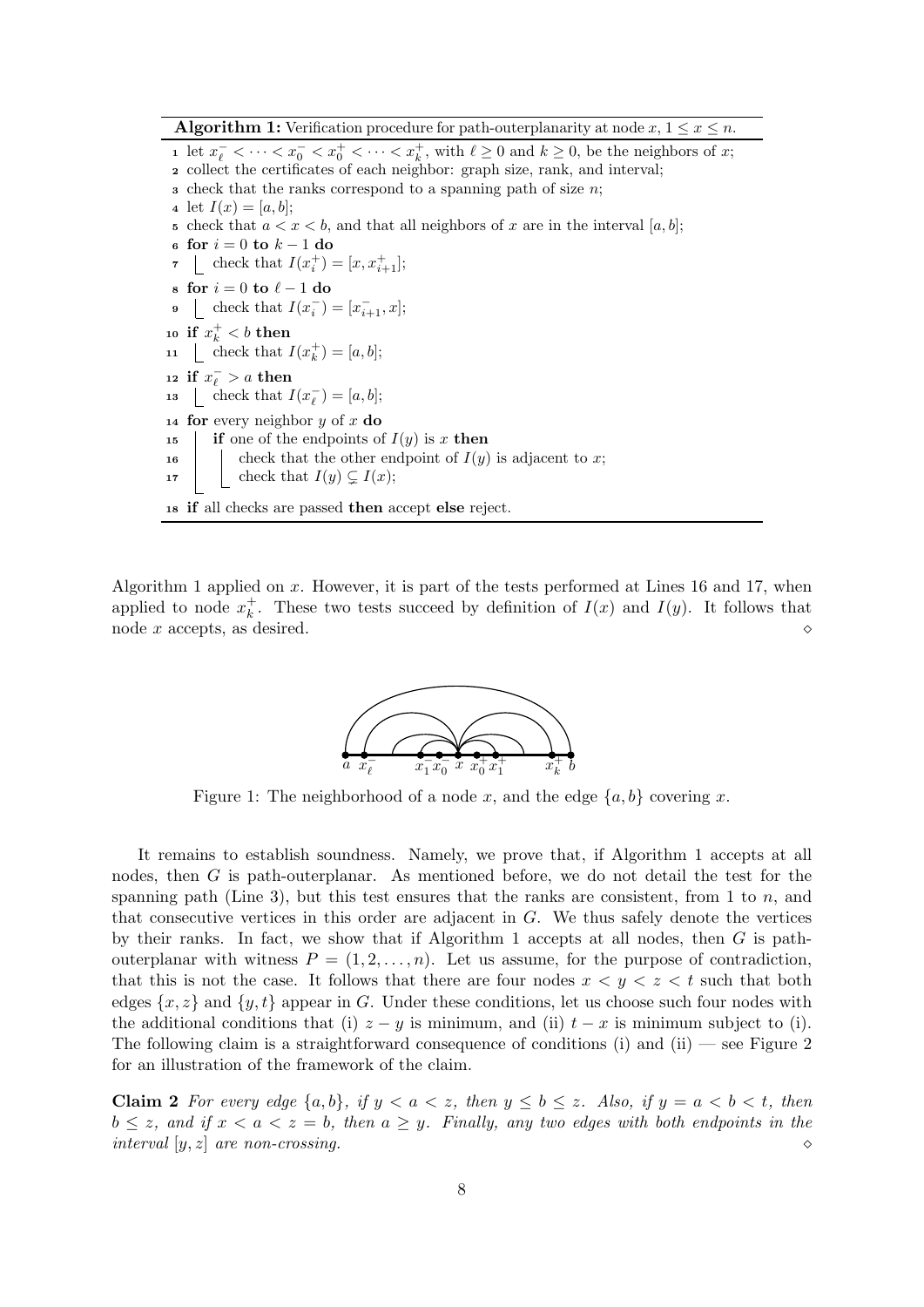

Figure 2: The crossings involving edges depicted by dotted lines cannot exist.

To understand the structure of the graph in between  $y$  and  $z$ , let us define:

- $y_j^+$ , the rightmost neighbor of y strictly before t in the ordering P,
- $z_i^-$ , the leftmost neighbor of z strictly after x in the ordering P.

Note that these two nodes exist, as the node immediately on the right of  $y$  in the path appears strictly before  $t$ , and the node immediately on the left of  $z$  in the path appears strictly after x.

**Claim 3** The following holds:  $y < y_j^+ < z_i^- < z$ ,  $I(y_j^+) = [y, t]$ , and  $I(z_i^-) = [x, z]$ .

*Proof.* By Claim 2, the inequality  $y < y_j^+ \leq z$  holds. Also, as the test of Line 7 applied to vertex y succeeds, it follows that  $I(y_j^+) = [y, t]$ . Observe that  $\{y, z\}$  cannot be an edge of the graph. Indeed, if  $\{y, z\}$  is an edge of the graph, then it must be the case that  $z = y_j^+$ , and thus  $I(z) = [y, t]$ . Also, symmetrically, the equality  $I(y) = [x, z]$  must hold too. As the test of Line 17 applied to vertex y succeeds, it follows that  $I(z) \subsetneq I(y)$ , which contradicts the fact that the two intervals overlap. Therefore  $\{y, z\}$  is not an edge of the graph. It follows that  $y_j^+ < z$ . By the same arguments as for  $y_j^+$ , but applied to the left-hand side of z, it follows that  $y < z_i^-,$  and  $I(z_i^-) = [x, z]$ . Also observe that we have  $y_j^+ \leq z_i^-,$  by Claim 2 applied to edges  $\{y, y_j^+\}$  and  $\{z_i^-, z\}$ . Finally, as  $I(y_j^+) = [y, t]$  and  $I(z_i^-) = [x, z]$ , and as these two intervals are different, it must be that  $y_j^+ < z_i^-$ . The contract of the contract of the contract of  $\phi$ 

In the following, an edge  $\{u, v\}$  is said to be *maximal* if v is the rightmost neighbor of u, and  $u$  is the leftmost neighbor of  $v$ . See Figure 3.



Figure 3: A maximal edge  $\{u, v\}$ .

The next claim describes the structure of the graph between  $y_j^+$  and  $z_i^-$  (see Figure 4).



Figure 4: The path Q of maximal edges between y and z.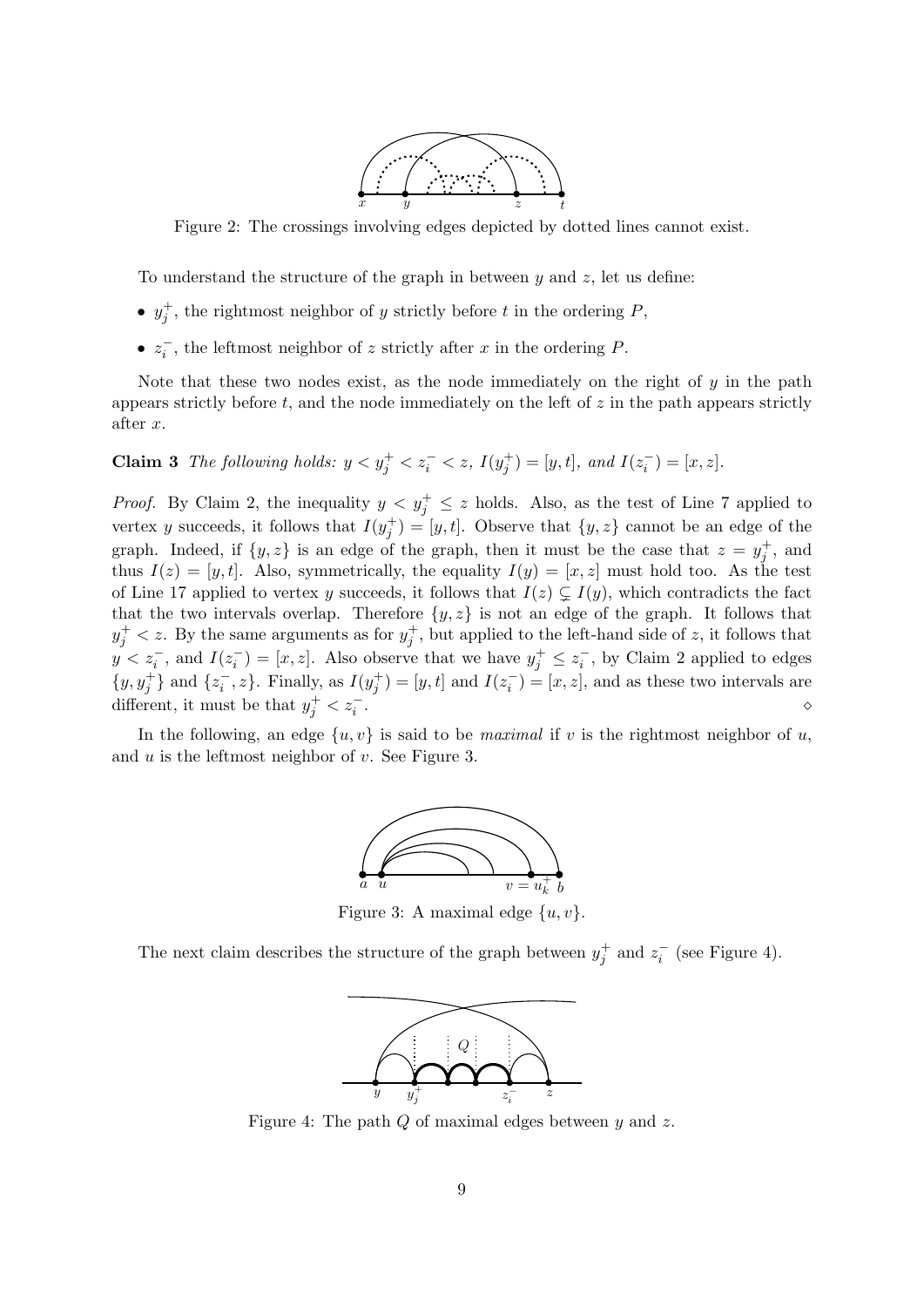**Claim 4** There is a path  $Q = (q_1, \ldots, q_s)$  in G, with  $s > 1$ ,  $q_1 = y_j^+$ , and  $q_s = z_i^-$ , such that, for every  $i = 1, \ldots, s - 1, q_i < q_{i+1}$  and  $\{q_i, q_{i+1}\}\$  is a maximal edge.

*Proof.* The path is constructed as follows:  $q_1 = y_j^+$  and, as long as the rightmost vertex  $q_i$  of the partial path created so far satisfies  $q_i < z_i^-$ , we pick  $q_{i+1}$  as the rightmost neighbor of  $q_i$ . We claim that  $q_{i+1} \leq z_i^-$ . This is because:

- 1. by Claim 2, it cannot be the case that  $q_{i+1} > z$ ;
- 2.  $q_{i+1} = z$  cannot hold because  $q_i$  would then contradict the choice of  $z_i^-$  as leftmost neighbor of z larger than  $x$ ;
- 3.  $z_i^- < q_{i+1} < z$  is impossible as the crossing edges  $\{q_i, q_{i+1}\}\$  and  $\{z_i^-, z\}$  would contradict Claim 2.

Therefore the construction of  $Q$  correctly terminates at vertex  $z_i^-$ .

It remains to show that edges  $\{q_i, q_{i+1}\}\$ are maximal for all  $i = 1, \ldots, s-1$ . By construction,  $q_{i+1}$  is the rightmost neighbor of  $q_i$ , and thus it is sufficient to prove that  $q_i$  is the leftmost neighbor of  $q_{i+1}$ . Assume that  $q_{i+1}$  has a neighbor  $q' < q_i$ . As for the construction of Q, observe that  $q' \geq y$  by Claim 2 applied to the edge  $\{q', q_{i+1}\}\$ . Also, q' cannot be one of the vertices  $y \in \{q_1, \ldots, q_i\}$  because, for every  $j = 1, \ldots, i, q_j$  is the rightmost neighbor of  $q_{j-1}$ smaller than z. Eventually, q' cannot be strictly between  $q_{j-1}$  and  $q_j$  for some j with  $1 \leq j \leq i$ , by Claim 2 applied to edges  $\{q', q_i\}$  and  $\{q_{j-1}, q_j\}$ . Therefore,  $q_i$  is the leftmost neighbor of  $q_{i+1}$ , and all edges  $\{q_i, q_{i+1}\}$  are maximal.

We were interested in maximal edges because of the following claim.

**Claim 5** If the edge  $\{u, v\}$  is maximal, and Algorithm 1 accepts at all nodes, then  $I(u) = I(v)$ .

Proof. We refer to Figure 3 for an illustration of the arguments developed in the proof. Let  $I(u) = [a, b]$  and  $I(v) = [c, d]$ . Let us assume, w.l.o.g., that  $u < v$ . Since  $\{u, v\}$  is maximal,  $v = u_k^+$  where  $u_k^+$  $\frac{1}{k}$  is the largest neighbor of u. Since Algorithm 1 accepts at all nodes, all tests performed by the algorithm at all nodes have positive outcome. Therefore, by the test of Line 5 applied to  $x = u$ , we derive that  $u_k^+ \leq b$ , and thus  $v \leq b$ . Now let us consider three cases separately.

- 1. If  $v < b$ , then the test of Line 11 applied to u guarantees that  $I(u_k^+$  $\binom{+}{k} = I(u)$ , and the claim follows.
- 2. If  $v = b$  but  $u = v_{\ell}^- > c$ , where  $v_{\ell}^ \overline{\ell}$  is the leftmost neighbor of v, then, by symmetry, the test of Line 9 applied to  $x = v$  implies that  $I(u) = I(v)$ , as claimed.
- 3. If  $v = b$  and  $u = c$ , then the test of Line 17 applied at  $x = u$ , and at  $x' = b = v$  implies that  $I(v) \subsetneq I(u)$ . Symmetrically, by the same test at  $x = v$  and  $x' = u = c$ , we also get that  $I(u) \subsetneq I(v)$ . This is a contradiction, and thus this case cannot appear.

This completes the proof of Claim 5.

We can now complete the soundness proof for our proof-labeling scheme. By Claims 4 and 5, all the vertices of the path  $Q$  (formed of maximal edges) were assigned the same interval  $I$ . This contradicts the fact that, according to Claim 3,  $I(q_1) = [y, t]$  and  $I(q_s) = [x, z]$ . This contradiction completes the proof of Lemma 2.  $\Box$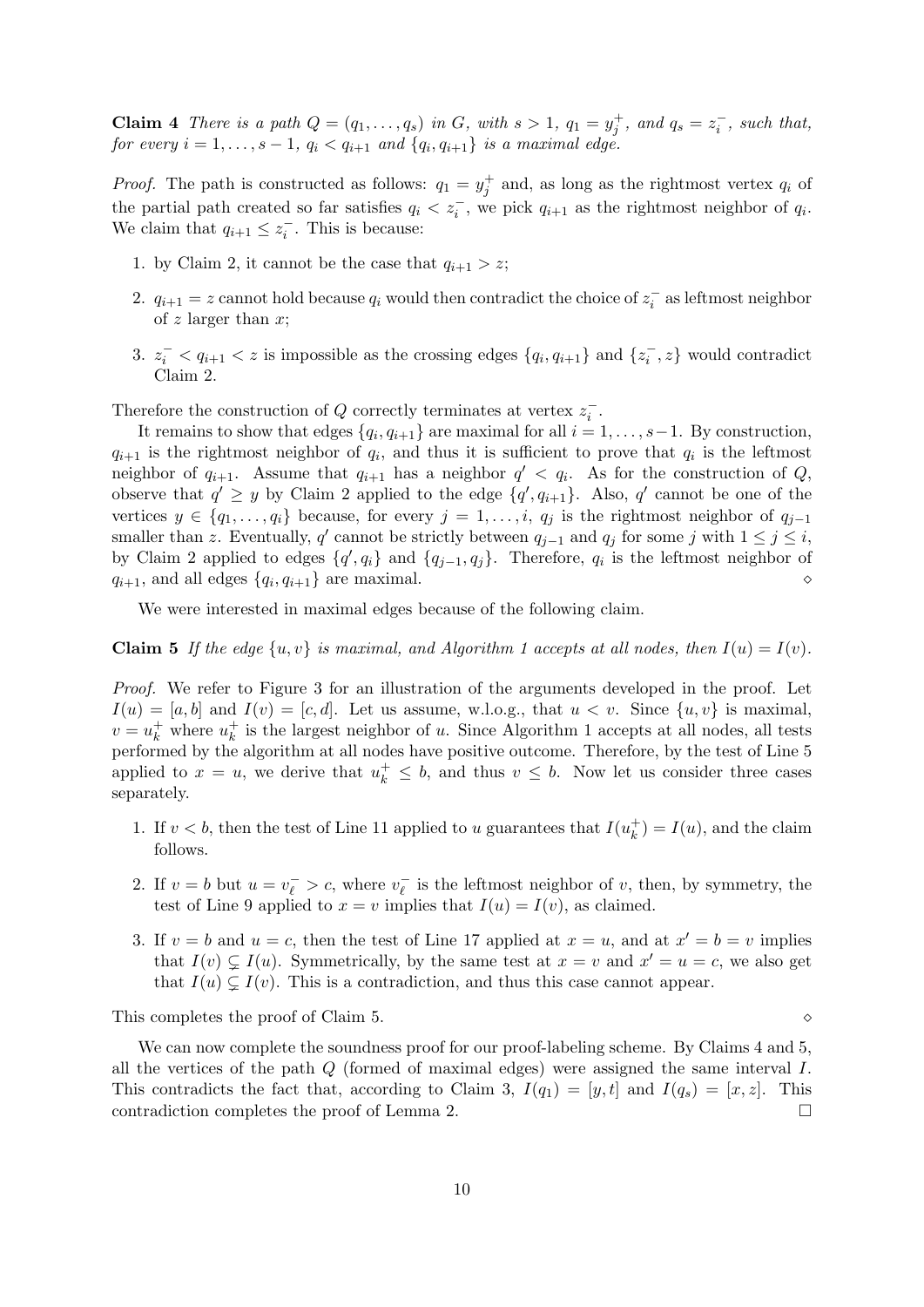### 3.2 From path-outerplanar graphs to planar graphs

The previous section has demonstrated how to construct a compact proof-labeling scheme for the class of path-outerplanar graphs. For extending the scheme to planar graphs, this section presents a transformation that maps any planar graph to a path-outerplanar graph. To get an intuition of this transformation, let us first explain how a tree  $T$  can be transformed into a path. The transformation is inspired by the classical approximation algorithm by Christofides for the traveling salesman problem. A depth-first search (DFS) traversal of the tree returns an ordering of the nodes by indices from 1 to  $2n - 1$ , where a same node can be assigned several indices. This ordering can be transformed into a path on  $2n - 1$  nodes, by creating a copy of each node for each time it is visited by the DFS traversal, and linking such nodes according to the ordering of the traversal.

More formally, let T be a tree spanning a planar graph G. We fix a drawing of G in the plane without crossing edges (see Figure 5(a), ignoring node  $r'$  at this stage of the proof). We can assume, w.l.o.g., that all edges are drawn as straight lines (it is not crucial in the construction, but it helps for understanding it). The tree  $T$  is rooted at an arbitrary vertex  $r$ . For any vertex  $v \neq r$ , its neighbor on the path from v to r is called the parent of v, and the other neighbors of v are called its *children*. For any node v,  $\deg_T(v)$  is the degree of v in T. A DFS traversal of T starting from r provides a DFS-mapping  $f: \{1, \ldots, 2n-1\} \to V(T)$  satisfying the following:  $f(1) = r$ , and, for  $1 \leq i < 2n - 1$ ,

$$
f(i+1) = \begin{cases} a child of f(i) that is not in f(\{1, ..., i-1\}) & \text{if there is such a node;} \\ the parent of f(i) & \text{otherwise.} \end{cases}
$$

Note that f is onto but not one-to-one. In particular, each vertex v of T, different from the root is mapped by  $f^{-1}$  to  $\deg_T(v)$  different vertices of the path  $P = (1, 2, \ldots, 2n - 1)$  (see Figure 5(b)). The root r is mapped to  $\deg_T(r) + 1$  vertices of P. Intuitively, each edge of T is mapped by  $f^{-1}$  on exactly two edges of P. Note that if  $1 \le i, j \le 2n-1$  are two integers such that i is the least integer satisfying  $f(i) = v$ , and j is the largest integer satisfying  $f(j) = v$ , then, for every  $i \leq k \leq j$ ,  $f(k)$  is either a descendent of v, or v itself.



Figure 5: Transformation of a planar graph to a path planar graphs.

Given  $(G, T, f)$ , we define a class of graphs induced by  $(G, T, f)$  in such a way that: (1) if G is planar, then there exists a choice of T and f for which a graph induced by  $(G, T, f)$  is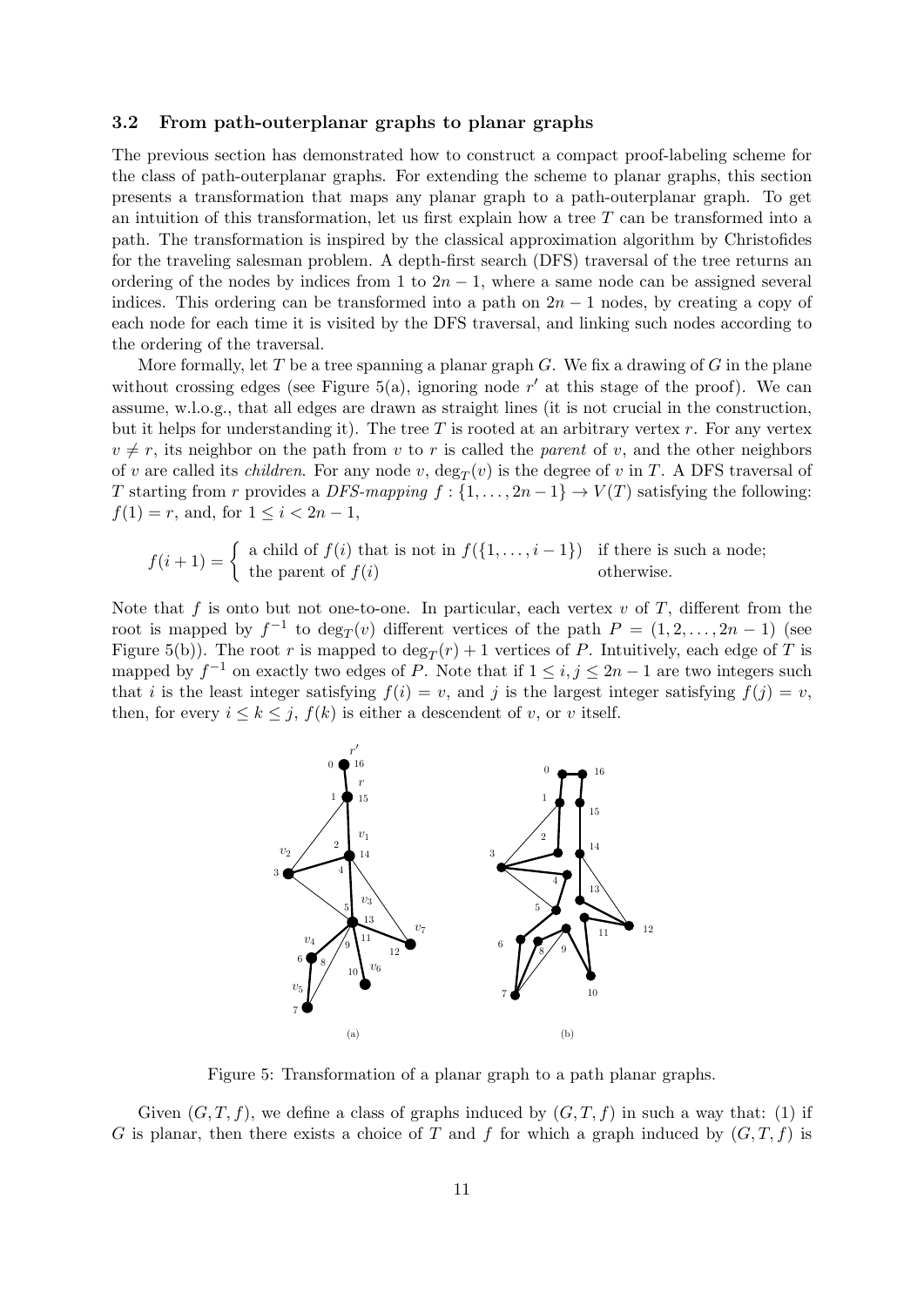path-outerplanar, and (2) if G is not planar, then for every T and  $f$ , no graph induced by  $(G, T, f)$  is path-outerplanar. Figure 5 provides an illustration of the definition below (again, ignore node  $r'$  at this stage of the proof).

**Definition 2** A graph H is said to be induced by  $(G, T, f)$  if  $V(H) = \{1, \ldots, 2n-1\}$ , and  $(1) \{i, i+1\} \in E(H)$  for every  $1 \leq i < 2n-1$ , and  $(2)$  for every cotree edge  $\{u, v\} \in E(G) \backslash E(T)$ , there exists a unique edge  $\{i, j\} \in E(H)$  such that  $\{f(i), f(j)\} = \{u, v\}.$ 

Note that the definition does not imply the uniqueness of H as a graph induced by  $(G, T, f)$ . For example, in Figure 5(b), if we replace the edge between nodes 7 and 9 by an edge between 7 and 5, we get another graph induced by the graph on Figure 5(a) that satisfies Definition 2.

**Lemma 3** For every planar graph  $G$ , and every spanning tree  $T$  of  $G$ , there exists a DFSmapping f of T, and a graph  $G_{T,f}$  induced by  $(G, T, f)$ , such that  $G_{T,f}$  is path-outerplanar.

**Proof.** Let  $G = (V, E)$  be a planar graph, and consider a drawing of it in the plane. Let T be a spanning tree of G, rooted at an arbitrary node r. For every vertex  $v \in V$ , we set a numbering

$$
\nu_v: \{0,\ldots,\deg_T(v)-1\} \to N(v),
$$

where  $N(v)$  denotes the set of neighbors of v in T. In this numbering,  $\nu_v(0)$  is the parent of v in T if  $v \neq r$ . These numberings satisfy that, for  $i = 0, \ldots, \deg_T(v) - 1$ , the edge  $\{v, \nu_v(i)\}$ is immediately followed by the edge  $\{v, \nu_v(i + 1 \mod \deg_T(v))\}$  when one follows the counterclockwise ordering of the edges of  $T$  incident to  $v$  in the planar drawing of  $G$ . For every two distinct children u, u' of v, the fact that  $u = \nu_v(k)$  and  $u' = \nu_v(k')$  with  $k < k'$  is denoted by  $u \prec u'.$ 

We now define the DFS-mapping  $f$  of  $T$  as follows. The DFS traversal used for constructing f starts from r, and explores the children of each node v in counterclockwise order, i.e., in the order provided by the numbering  $\nu_v$ . It follows that, for every  $v \in V$ , there exists a sequence  $1 \leq i_1 < \cdots < i_d \leq 2n-1$  of integers, with  $d = \deg_T(v)$  if  $v \neq r$ , and  $d = \deg_T(r) + 1$  otherwise, such that  $f^{-1}(v) = \{i_1, ..., i_d\}$ , and

$$
f(i_1 + 1) = f(i_2 - 1) \prec f(i_2 + 1) = f(i_3 - 1) \prec \cdots \prec f(i_{d-1} + 1) = f(i_d - 1).
$$

To construct the desired path-outerplanar graph  $G_{T,f}$ , it is convenient to add an extra node r' to G, of degree 1, connected to the root r of T. In the drawing, r' is placed so that  $\{r, r'\}$  appears between the edges  $\{r, \nu_r(0)\}$  and  $\{r, \nu_r(\text{deg}_T(r)-1)\}$  when one follows the clockwise ordering of the edges of T incident to r in the planar drawing of G. Moreover,  $r'$  is placed close enough to r in the plane so that the edge  $\{r, r'\}$  drawn as a straight line does not cross any edge in the drawing of G (see Figure 5(a)). We extend f to  $\{0, 2n\}$  by setting  $f(0) = f(2n) = r'$ . In this way, r becomes an internal node of the tree  $T' = T + r'$ , avoiding special considerations in the construction of  $G_{T,f}$  regarding whether a node v is the root r or not. In particular, d systematically denotes the degree of the considered node  $v \in V$ , including r, and thus  $f(i_1 - 1) = f(i_d + 1)$  is the parent of v in T', for every  $v \in V$ .

For every  $v \in V$ , let us fix a circle  $C_v$  centered at the point representing v in the planar drawing of G. We choose  $C_v$  sufficiently small so that (i) v is the only node inside  $C_v$ , (ii) the only drawings of edges crossing  $C_v$  have v as endpoints, and (iii)  $C_v \cap C_{v'} = \emptyset$  whenever  $v \neq v'$ . See Figure 6. For  $1 \leq k \leq d$ , let  $x_{i_k}$  be the point of the plane at the intersection of  $C_v$  with the drawing of the edge  $\{f(i_k), f(i_k+1)\}\)$ . These points are met in the order  $x_{i_1}, \ldots, x_{i_d}$  whenever one travels along  $C_v$  counterclockwise, starting from  $x_{i_1}$ .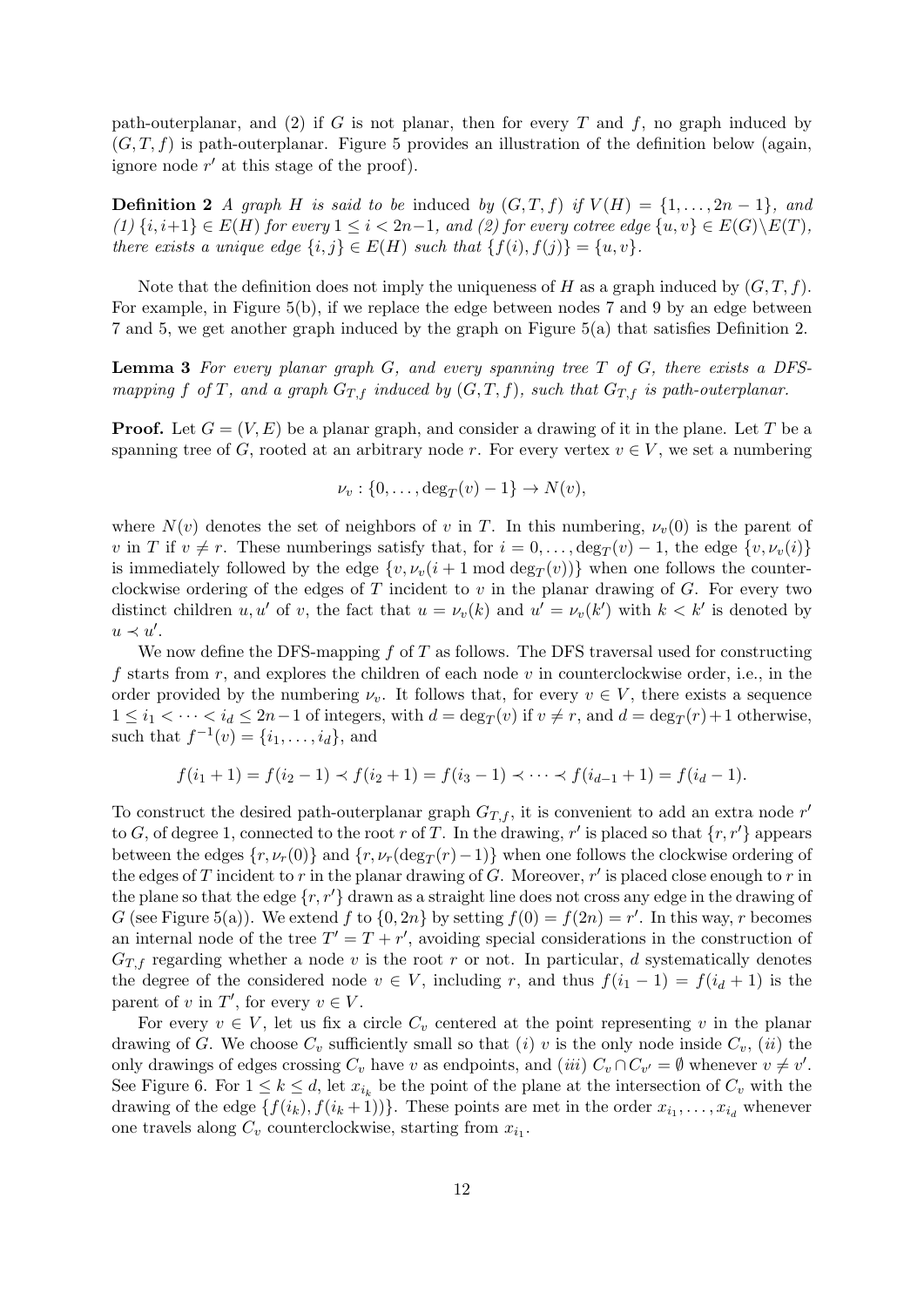We say that a point x of  $C_v$  is of type  $i_k$  if, traveling along  $C_v$  counterclockwise starting from x, the first point met among  $\{x_{i_1},...,x_{i_d}\}$  is  $x_{i_k}$ . The type of x is denoted by  $\tau(x)$ . For every cotree edge  $\{u, v\} \in E \setminus E(T)$ , the drawing of  $\{u, v\}$  meets  $C_u$  in a point  $x_{(u,v)}$ , and meets  $C_v$  in a point  $x_{(v,u)}$  (see Figure 6). We now consider the graph  $G_{T,f}$  induced by  $(G, T, f)$ , with the specific requirement that, for every cotree edge  $\{u, v\}$  of  $E(G) \setminus E(T)$ , the unique edge  ${i, j} \in E(G_{T,f})$  such that  ${f(i), f(j)} = {u, v}$  is the edge  ${i, j} = { \tau(x_{(u,v)}), \tau(x_{(v,u)})}.$ 

The proof of the lemma is completed by establishing that  $G_{T,f}$  is outerplanar. To do so, it is convenient to state the following simple result. For a graph  $G = (V, E)$  with vertices numbered from 1 to n, let  $G^+$  be the graph obtained from G by adding two vertices 0 and  $n + 1$ , and  $E(G^+) = E \cup \{ \{0,1\}, \{0,n+1\}, \{n,n+1\} \}.$ 

**Claim 6** If G is path-outerplanar with witness  $(1, 2, \ldots, n)$ , then  $G^+$  is outerplanar, and has a drawing in which the outerface corresponds to the cycle  $(0, 1, \ldots, n, n+1)$ . Conversely, if  $G^+$  is outerplanar with a drawing in which the outerface forms a cycle  $(0, 1, \ldots, n, n+1)$  in  $G^+$ , then G is path-outerplanar with witness  $(1, 2, \ldots, n)$ .

By Claim 6, it is sufficient to provide a planar embedding of  $G_{T,f}^+$  in which the vertices  $\{0, \ldots, 2n\}$ , which form a cycle, are on the same face, in order. For this purpose, at each node v of G, the circle  $C_v$  is split in d sections, such that section k, for  $1 \leq k \leq d$ , contains all the points of  $C_v$  with type  $i_k$  (see Figure 6). We draw node  $i_k$  on the middle of the section k. In this way, all the nodes of  $G_{T,f}$  are placed in the plane. Each edge  $\{i,j\}$  of  $G_{T,f}$  is drawn as a straight line connecting the corresponding points in the plane. In addition, the extra node  $r'$  is split into two nodes 0 and 2n, and three edges are added:  $\{0, 1\}$ ,  $\{0, 2n\}$ , and  $\{2n - 1, n\}$ . The two nodes 0 and 2n are placed next to each other, close enough so that these three edges do not intersect.

The transformation simply corresponds to thickening the edges, and the internal nodes of the tree  $T'$ , where the thickness of the tree is at most the maximum, taken over all the nodes  $v$ , of the radius of  $C_v$ , which can be chosen as small as desired. It follows that planarity is preserved.

By the setting of f, the nodes  $(0, \ldots, 2n)$  form a path. By construction of  $G_{T,f}$ , the cycle  $(0, 1, \ldots, 2n)$  in  $G^+_{T,f}$  draws in a plane a Jordan curve, splitting the plane into two regions. The one containing the original drawing of T is also a face of  $G^+_{T,f}$ , all the cotree edges being drawn on the other region. It then follows from Claim 6 that  $G_{T,f}$  is path-outerplanar.



Figure 6: Planar drawing: from  $(G, T, f)$  to  $G_{T,f}^+$ .

The next result is a form of reciprocal of Lemma 3.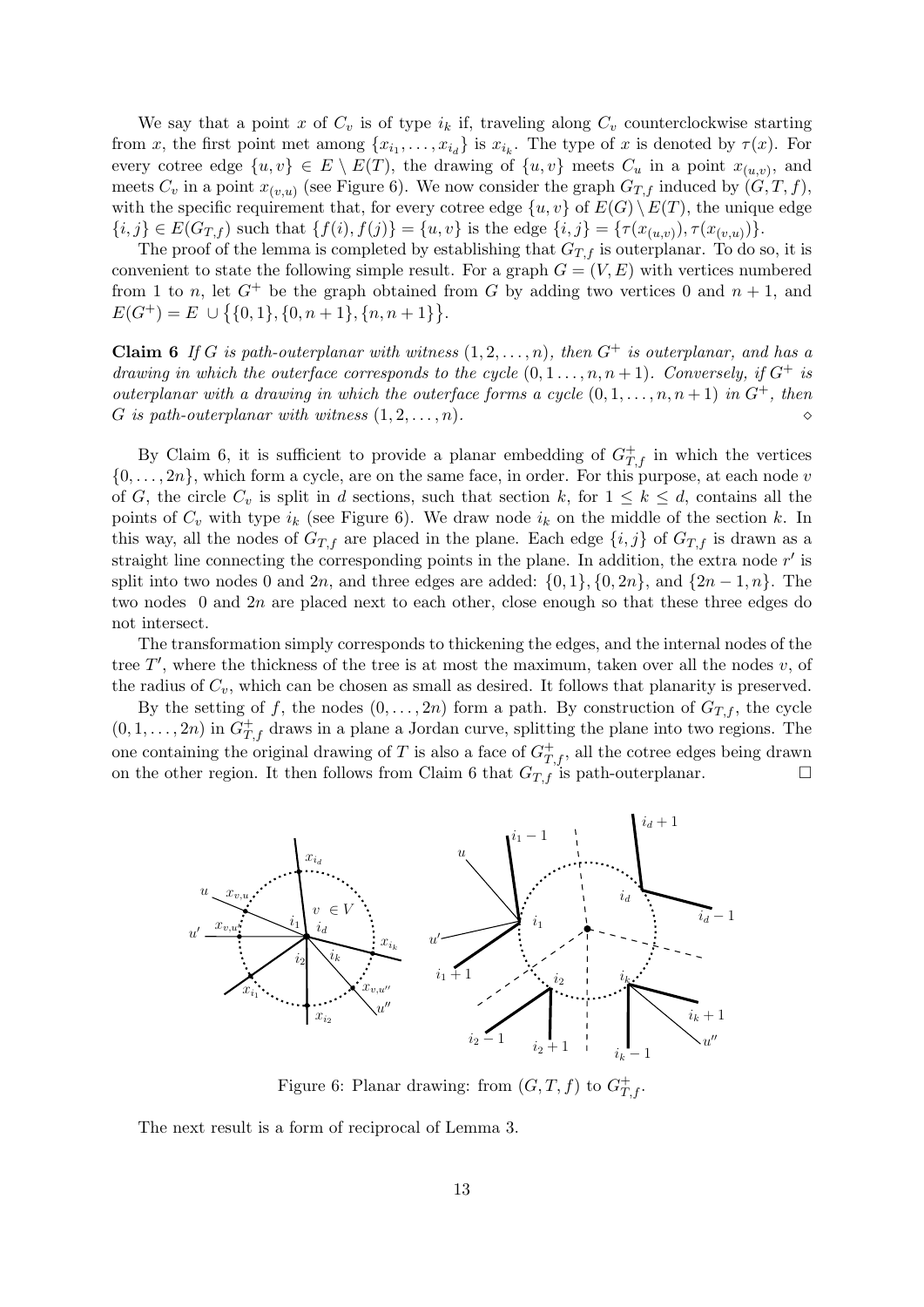**Lemma 4** If G has a spanning tree T, and a DFS-mapping f of T, such that a graph H induced by  $(G, T, f)$  is path-outerplanar, then G is planar.

**Proof.** Let us assume that G has a spanning tree T, and a DFS-mapping  $f$  of T such that some graph H induced by  $(G, T, f)$  is path-outerplanar. Let  $G_f$  be the graph with vertex set  $\{1, 2, \ldots, 2n-1\}$  such that, for every  $1 \leq i < j \leq 2n-1$ ,  $\{i, j\}$  is an edge if and only if (1)  $j = i+1$ , or (2)  $f(i) = f(j)$ , and every  $k \in \{i+1,\ldots,j-1\}$  satisfies  $f(k) \neq f(i)$ . The graph  $G_f$  is path-outerplanar by construction, due to the definition of the mapping f. Let G' be the graph defined as  $V(G') = \{1, \ldots, 2n-1\}$ , and  $E(G') = E(H) \cup E(G_f)$ . G' is planar, since both H and  $G_f$  are path-outerplanar graphs, and thus, for each of the two graphs, its edges can be drawn in one of the two sides of the path  $(1, \ldots, 2n-1)$  — if these two graphs share edges, then they are considered as belonging to H. It follows that if all edges of  $G'$  belonging to  $E(G_f) \setminus E(H)$  are contracted, then the resulting graph is planar. Now, observe that the resulting graph is precisely the graph  $G$ , because the contractions identify all pairs of nodes  $i, j$ for which  $f(i) = f(j)$  holds.

#### 3.3 Certifying planar graphs

The previous sections provide us with the ingredients for the proof of Theorem 1. Lemma 3 provides a tool for transforming a planar graph into a path-outerplanar graph, by "cutting along" a spanning tree, and transforming the tree into a path through a specific DFS traversal. Importantly, this transformation is both ways, in the sense that, as stated in Lemma 4, if a  $graph G$  has been transformed into a path-outerplanar graph by cutting along a spanning tree, then G is necessarily planar. Our proof-labeling scheme for planar graphs aims at implementing this transformation, and then checking the path-outerplanarity of the resulting graph using the scheme provided in Lemma 2. The rest of the section contains the details of the implementation, including the delicate issue of keeping the certificate size small, which is not direct, as a same node of the graph may have to simulate the behavior of many vertices of the path-outerplanar graph after applying the transformation.

**Proof of Theorem 1.** Given a planar graph  $G$ , the prover draws it on the plane, constructs a spanning tree T, a DFS-mapping f on its vertices, and a path-outerplanar graph  $G_{T,f}$  as in Lemma 3. The prover then provides the nodes with certificates allowing them to verify that:

- 1. T is a spanning tree of  $G$ , and  $f$  is a DFS-mapping of  $T$ ;
- 2.  $G_{T,f}$  is path-outerplanar, with witness f.

Certifying the conditions in the first item is quite simple and standard [34]. It is therefore omitted, apart from the issue of the certificates size, which we discuss later. We focus on the second item. The proof-labeling scheme of the path-outerplanarity of  $G_{T,f}$  with witness f was presented in Lemma 2. Let us recall that a vertex  $x$  of  $G$  is transformed into several nodes in  $G_{T,f}$ , namely into the nodes in  $f^{-1}(x) = \{i_1, \ldots, i_d\}$ . The verification at node x involves the simulation of the verification protocol for path-outerplanarity for each of the nodes  $i_1, \ldots, i_d$  of the graph  $G_{T,f}$ . The index d may however be large, even as large as  $O(n)$ . It follows that, for keeping certificates of logarithmic size, the prover cannot simply assign the d path-outerplanarity certificates of its d copies in  $G_{T,f}$  to node x. We now explain how to cope with this issue for preserving  $O(\log n)$ -bit certificates.

Every edge  $\{x, y\}$  of T is mapped on two edges  $\{i, j\}$  and  $\{i', j'\}$  of  $G_{T,f}$ , and every non-tree edge  $\{x, y\}$  of G is mapped on one edge  $\{i, j\}$  of  $G_{T,f}$ . The certificates corresponding to the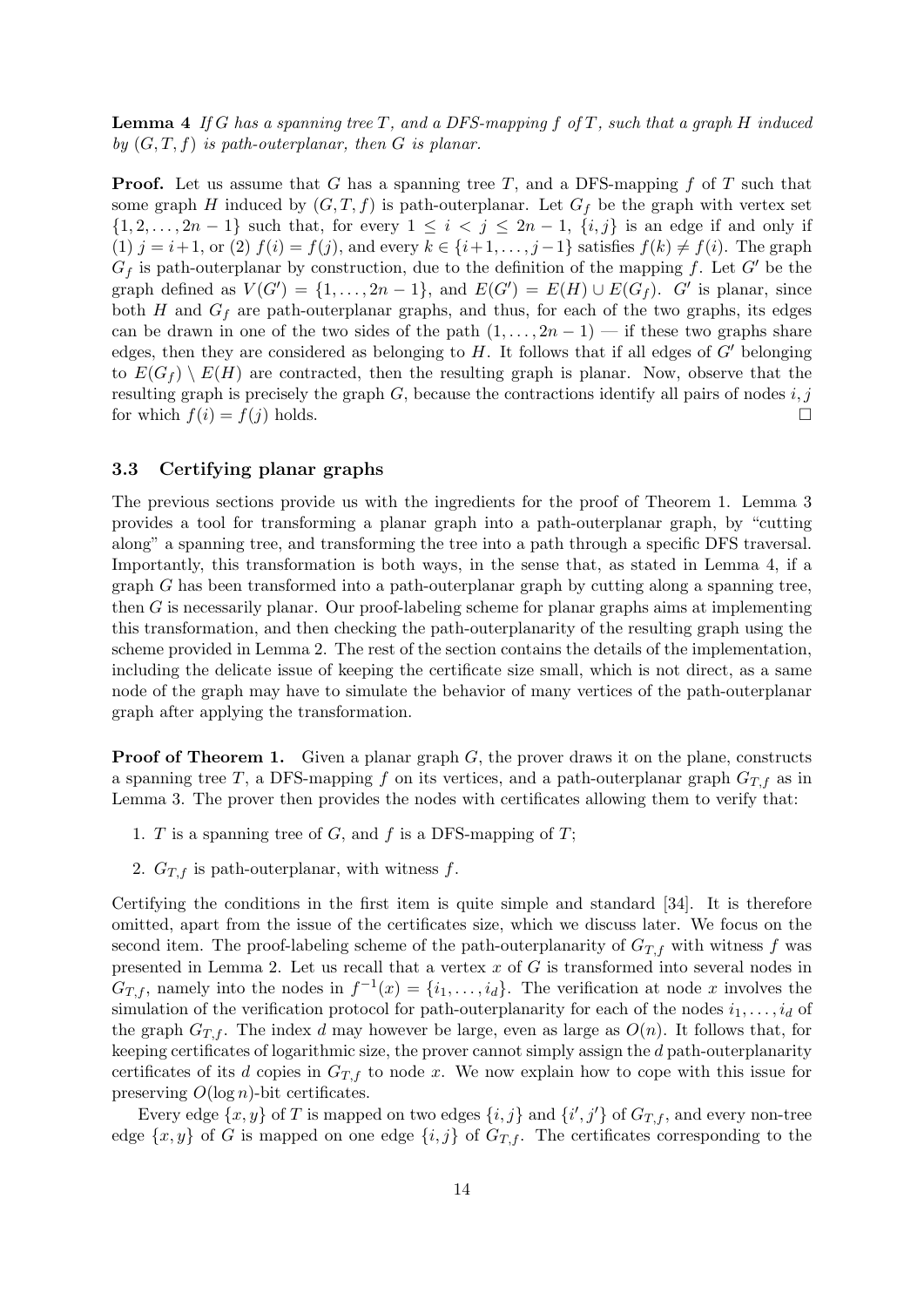$2n-1$  vertices of  $G_{T,f}$  are distributed to the n vertices of G in such a way that, after a single communication round in G, each vertex x collects the certificates of all its copies  $i_1, \ldots, i_d$  in the protocol for path-planarity, as well as the certificates of all the neighbors in  $G_{T,f}$  of each copy  $i_j$ ,  $j = 1, \ldots, d$ . To see how this is achieved, let us consider for now a virtual scenario in which the certificates can be distributed on the *edges* of G. Let  $e = \{x, y\}$  be an edge of G, and let  $\{i, j\}$  and  $\{i', j'\}$  be its two associated edges in  $G_{T,f}$  (if e is mapped to a unique edge of  $G_{T,f}$ , which is the case of cotree edges, we simply set  $\{i',j'\} = \{i,j\}$ . Then the certificate  $c(e)$ of the edge e includes the following information:

- the identifiers of x and  $y$  in  $G$ ;
- the values  $i, j, i', j' \in \{1, ..., 2n 1\};$
- the certificates of nodes  $i, j, i', j'$  in the proof-labeling scheme for path-outerplanarity in  $G_{T,f}$  with witness f.

If we could assign  $c(e)$  to every edge  $e = \{x, y\}$  of G, then  $c(e)$  could be sent to its endpoints x and  $y$ , and vertex x could simulate the verification protocol of Algorithm 1 for checking the pathouterplanar graph  $G_{T,f}$  with witness f, for each copy  $i_1 \ldots, i_d$  of x. Since assigning certificates to edges is not doable, the certificate  $c(e)$  is actually assigned to one of its two endpoints. This assignment is performed so that each node receives at most five edge-certificates. For this purpose we use the fact that a planar graph  $G = (V, E)$  has *degeneracy* at most 5. That is, there exists a total ordering  $\sigma$  of the vertices of G such that every node x has at most five neighbors y with  $\sigma(y) > \sigma(x)$ . Every edge e is associated to its smaller endpoint, according to  $\sigma$ . It follows that each node x is associated to at most five edges, all with x as endpoint. The prover assigns the certificate  $c(x)$  to node x, defined as the concatenation of the at most five edge-certificates associated to x. Extra-informations are also added to every certificate, for allowing the nodes to check that  $T$  is a spanning tree of  $G$ . Overall, the certificates are of the due size  $O(\log n)$  bits.

The verification protocol executed at each node of G is displayed in Algorithm 2.

| <b>Algorithm 2:</b> Verification procedure for planarity at node $x \in V(G)$ |
|-------------------------------------------------------------------------------|
|-------------------------------------------------------------------------------|

<sup>1</sup> collect the certificate of each neighbor;

- 2 //**Phase 1:** recover local information regarding T, f, and  $G_{T,f}$ ;//
- 3 compute ID of the parent of  $x$  in  $T$ , and the IDs of all its children in  $T$ ;
- 4 compute  $f^{-1}(x) = \{i_1, i_2, \ldots, i_d\}$ , i.e., all nodes corresponding to x in  $G_{T,f}$ ;
- 5 for every  $i \in f^{-1}(x)$  do

 $\overline{a}$ 

- 6 retrieve certificate of node i in  $G_{T,f}$  dedicated to the path-outerplanarity of  $G_{T,f}$ ;
- $\tau$  compute the neighbors of i in  $G_{T,f}$ , and their certificates for path-outerplanarity;
- 8 //**Phase 2:** check that T is a spanning tree of G, and f is a DFS-mapping of  $T$ ;//
- check local consistency of certificates for spanning tree;
- <sup>10</sup> check local consistency of certificates for DFS-mapping;

11 // **Phase 3:** check the path-outerplanarity of  $G_{T,f}$  with witness  $f$ ;//

- 12 for every  $i \in f^{-1}(x)$  do
- 13 | simulate execution of Algorithm 1 at node i of  $G_{T,f}$ ;

<sup>14</sup> if all checks are passed then return accept else return reject.

In Phase 1 of Algorithm 2, every node  $x$  retrieves information regarding  $x$  itself as a node of G, and all the "virtual" nodes  $i \in f^{-1}(x)$  of  $G_{T,f}$ . Observe that, for every edge  $e =$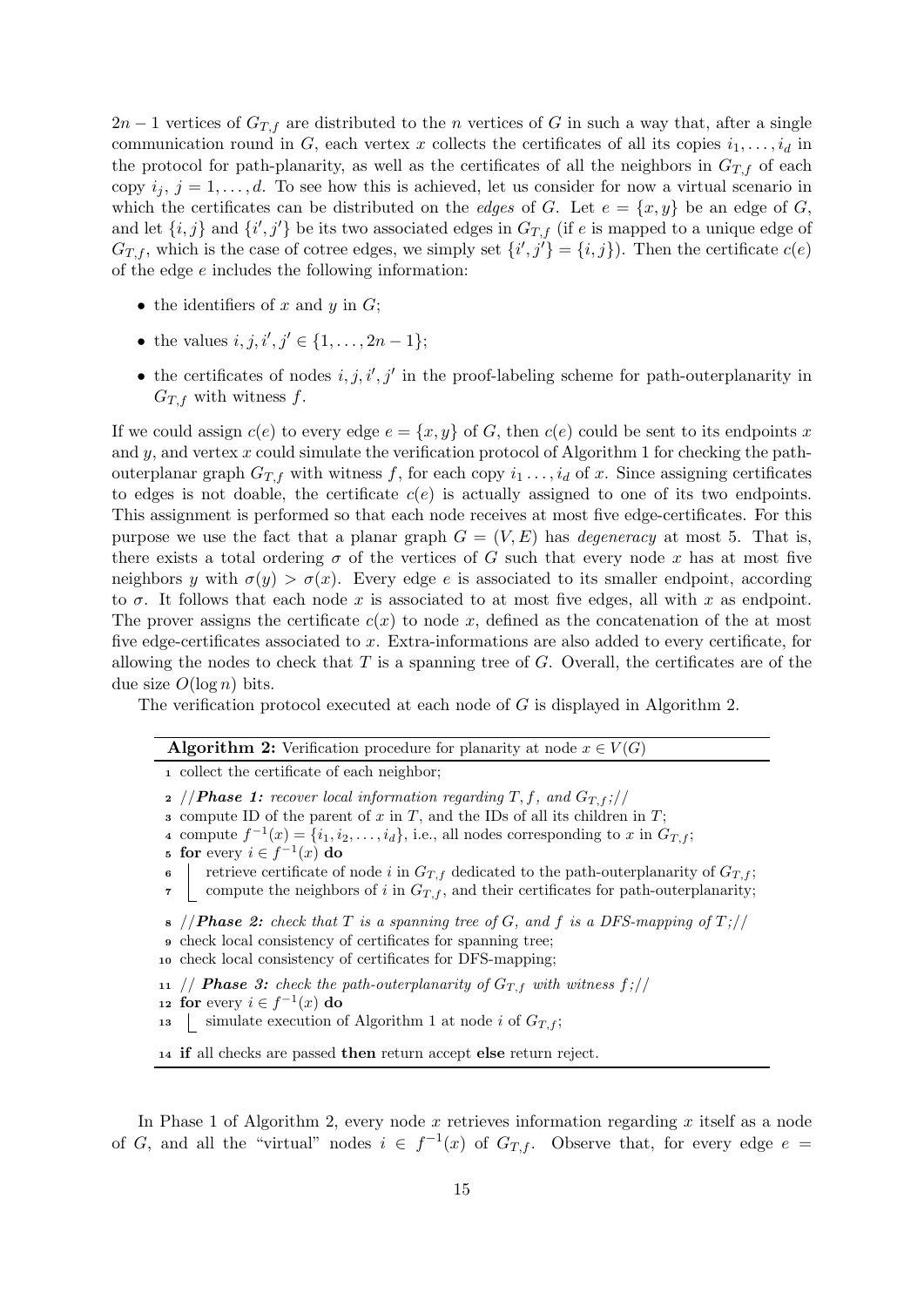${x, y}$  incident to x in G, node x obtains all information contained in  $c(e)$  after one single communication round with its neighbors. An edge  $e = \{x, y\}$  is in T if and only if the pair  $(x, y)$  has been mapped on two disjoint pairs  $(i, j)$ ,  $(i', j')$  corresponding to distinct edges  $G_{T,f}$ . Node y is the parent of x if  $\min\{i, i'\} < \min\{j, j'\}$ , and is a child otherwise. By considering all incident edges in G, x retrieves all its corresponding nodes  $i_1, \ldots, i_d$  in  $G_{T,f}$ , their neighbors in  $G_{T,f}$  and all the corresponding certificates for the path-outerplanarity of  $G_{T,f}$  with witness f.

Phase 2 checks that T is a spanning tree of G (see [34]), and checks that f is a DFS-mapping of T. This latter condition is rather simple to check, so we only provide some hints. Let  $f_{\min}^{-1}(x)$ and  $f_{\text{max}}^{-1}(x)$  be the smallest and largest values in  $f^{-1}(x)$ . These values correspond to the first, and last time the DFS visited node x. The children  $y_1, \ldots, y_k$  of x in T are then sorted by increasing value of  $f_{\min}^{-1}(y_i)$ . The main test consists to check that:

- if x has no children, then  $f_{\text{max}}^{-1}(x) = f_{\text{min}}^{-1}(x);$
- if x has children  $y_1, \ldots, y_k$ , then  $f_{\min}^{-1}(x) = f_{\min}^{-1}(y_1) 1$ ,  $f_{\max}^{-1}(x) = f_{\max}^{-1}(y_k) + 1$ , and, for every  $j = 1, ..., k, f_{\min}^{-1}(y_{j+1}) = f_{\max}^{-1}(y_j) + 2.$

In addition, the root r of T checks that  $\{1, 2n - 1\} \subseteq f^{-1}(r)$ .

Finally, Phase 3 of Algorithm 2 at  $x$  applies the verification protocol for checking the consistency of the distributed proof of the path-outerplanarity of  $G_{T,f}$ , for every node  $i \in f^{-1}(x)$ of  $G_{T,f}$  corresponding to x.

Completeness holds as, if the input graph  $G$  is planar, and if the prover constructs  $T$  and  $f$ correctly, as well as the path-outerplanar graph  $G_{T,f}$  whose existence is guaranteed by Lemma 3, then Phase 2 accepts by construction of  $T$  and  $f$ , and Phase 3 accepts since the verification algorithm for path-outerplanarity is correct by Lemma 2.

For the soundness, assume that Algorithm 2 returns accepts at all nodes of G. Then, thanks to Phase 2, T is necessarily a spanning tree of  $G$ , and  $f$  is a DFS-mapping of  $T$ . Also, thanks to Phase 3,  $G_{T,f}$  is necessarily path-outerplanar with witness f. Therefore, by Lemma 4, G is planar. This completes the proof of Theorem 1.

### 4 Lower bounds

This section is dedicated to the proof of Theorem 2. The proof is modular: Section 4.1 treats the case of Forb $(K_k)$ , while Section 4.2 treats the case of Forb $(K_{p,q})$ . Finally, Section 4.3 combines the two cases, and completes the proof. All proofs in this section can be generalized to the setting where the verification algorithm performs  $t$  rounds instead of just one round, for any constant  $t \geq 1$ , by replacing some edges of the graph instances constructed hereafter by a path of length  $O(t)$ .

### 4.1 Lower bound for  $Fork(K_k)$

Our lower bound proof for  $Forb(K_k)$  is based on extending the techniques developed in [21].

**Lemma 5** For every  $k \geq 3$ , there are no locally checkable proofs for Forb $(K_k)$  with  $o(\log n)$ -bit certificates.

**Proof.** We first define two similar types of instances that we call paths of blocks and cycles of blocks. We prove that paths of blocks are legal instances, that is, they are  $K_k$ -minor-free, and that cycles of blocks are illegal instances, that is, they contain  $K_k$  as a minor. Then, we show by a counting argument that, if all the paths of blocks are accepted, and if the certificates used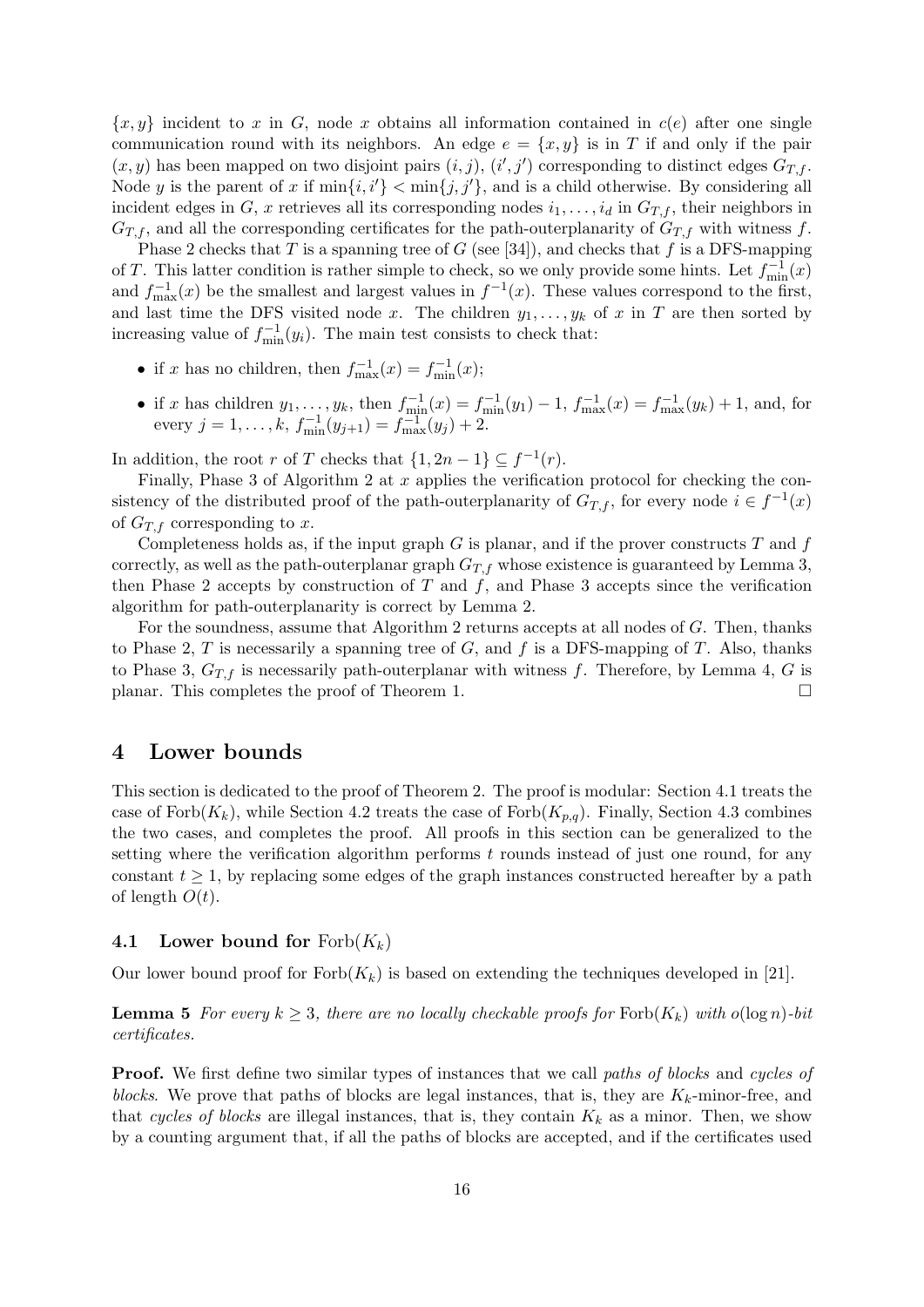for these instances are too small, then there exists a cycle of blocks that is also accepted, which implies that the scheme is not correct.

Blocks and block connections. Let  $p \ge 1$ , and let  $n = (k-1)(p+2)$ . For every  $r = 0, \ldots, p+1$ , let us consider a path  $P_r$  of  $k-1$  nodes with identifiers  $r(k-1), r(k-1)+1, ..., (r+1)(k-1)-1$ , in consecutive order. A block  $B_r$  is a graph formed of such a path  $P_r$ , plus edges between every pair of nodes in  $P_r$ . In other words, a block is a complete graph  $K_{k-1}$ , with an ordering of the nodes given by their identifiers. There are two special blocks:  $B_0$ , called the *starting block*, and  $B_{p+1}$ , called the *ending block*. The p other blocks are called *ordinary blocks*. Note that the identifiers of the blocks are all distinct.

Blocks are connected by *block connections*. A block connection from block  $B_i$  to block  $B_j$  is as follows. Place the block  $B_i$  on an horizontal line with the nodes in increasing order of their IDs, and then place the block  $B_j$  to the right of  $B_i$ , also with the nodes in increasing order of their IDs. Then, add all edges between the  $\lfloor (k - 1)/2 \rfloor$  rightmost nodes of  $B_i$  (which is called the right part of  $B_i$ ) and the  $|(k - 1)/2|$  leftmost nodes of  $B_j$  (which is called the *left part* of  $B<sub>j</sub>$ ). See Fig. 7 for an example with  $k = 4$ , where the edges inside the blocks are grey, and the edges between the blocks are black (since  $\lfloor (k - 1)/2 \rfloor = 2$  and  $\lfloor (k - 1)/2 \rfloor = 1$ , there are two edges between these blocks).



Figure 7: Block connexion for  $k = 4$ , from a block  $B_i$  to a block  $B_j$ .

Note that two nodes that are linked by an edge have at most  $k-3$  nodes between them in the horizontal ordering. In other words, no edge can "jump" over more than  $k-3$  nodes. Also note that, if  $B_i$  has a block connection to  $B_j$ , and if  $B_j$  has a block connection to  $B_k$ , then, every node of  $B_j$  is connected either to a node of  $B_i$ , or to a node of  $B_k$ , but not both.

Path and cycles of blocks. Let  $\pi$  be a permutation on p elements. To create a path of blocks,  $B_0$ has a block connection to  $B_{\pi^{-1}(1)}, B_{\pi^{-1}(1)}$  has a block connection to  $B_{\pi^{-1}(2)},$  etc., and  $B_{\pi^{-1}(p)}$ has a block connection to  $B_{p+1}$ . A cycle of blocks is constructed in a similar way, as follows. Let k, k' with  $1 \leq k < k' \leq p$ . To create a cycle of blocks,  $B_{\pi^{-1}(\ell)}$  has a connection to  $B_{\pi^{-1}(\ell+1)}$ for every  $\ell \in \{k, \ldots, k'-1\}$ , and  $B_{\pi^{-1}(k')}$  has a connection to  $B_{\pi^{-1}(k)}$ . Note that a cycle of blocks uses only a subset of blocks. Note also that, as the node identifiers given to different blocks are distinct, the paths and the cycles of blocks are well defined.

#### Claim 7 Paths of blocks are  $K_k$ -minor-free.

Proof. By symmetry, there is no loss of generality in proving the claim only for the identity permutation  $\pi$ . For simplicity of the notation, the nodes are referred to by their identifiers. Also, for the sake of clarity, we do not consider a path of blocks but an extension of it. That is, we add some edges, to make the path of blocks more symmetric, and hence avoid some case analysis. Note that, to prove the claim, it is sufficient to show that the larger graph G obtained by adding edges to the path of blocks, is  $K_k$ -minor-free.

For every  $0 \le r \le p$ , and every  $0 \le i \le k-1$ , the node  $r(k-1)+i$  of  $B_r$  is connected in G to all nodes  $(r+1)(k-1)+j$ ,  $0 \leq j \leq i$ , of  $B_{r+1}$ . See Figure 8 for an example. Note that, for every node  $\ell$ , the closed neighborhood of  $\ell$  (i.e.,  $\ell$  and its neighbors) is the interval  $[\ell - k + 2, \ell + k - 2]$ . It follows that, for every edge  $\{\ell, \ell'\}, |\ell - \ell'| \leq k - 2$ .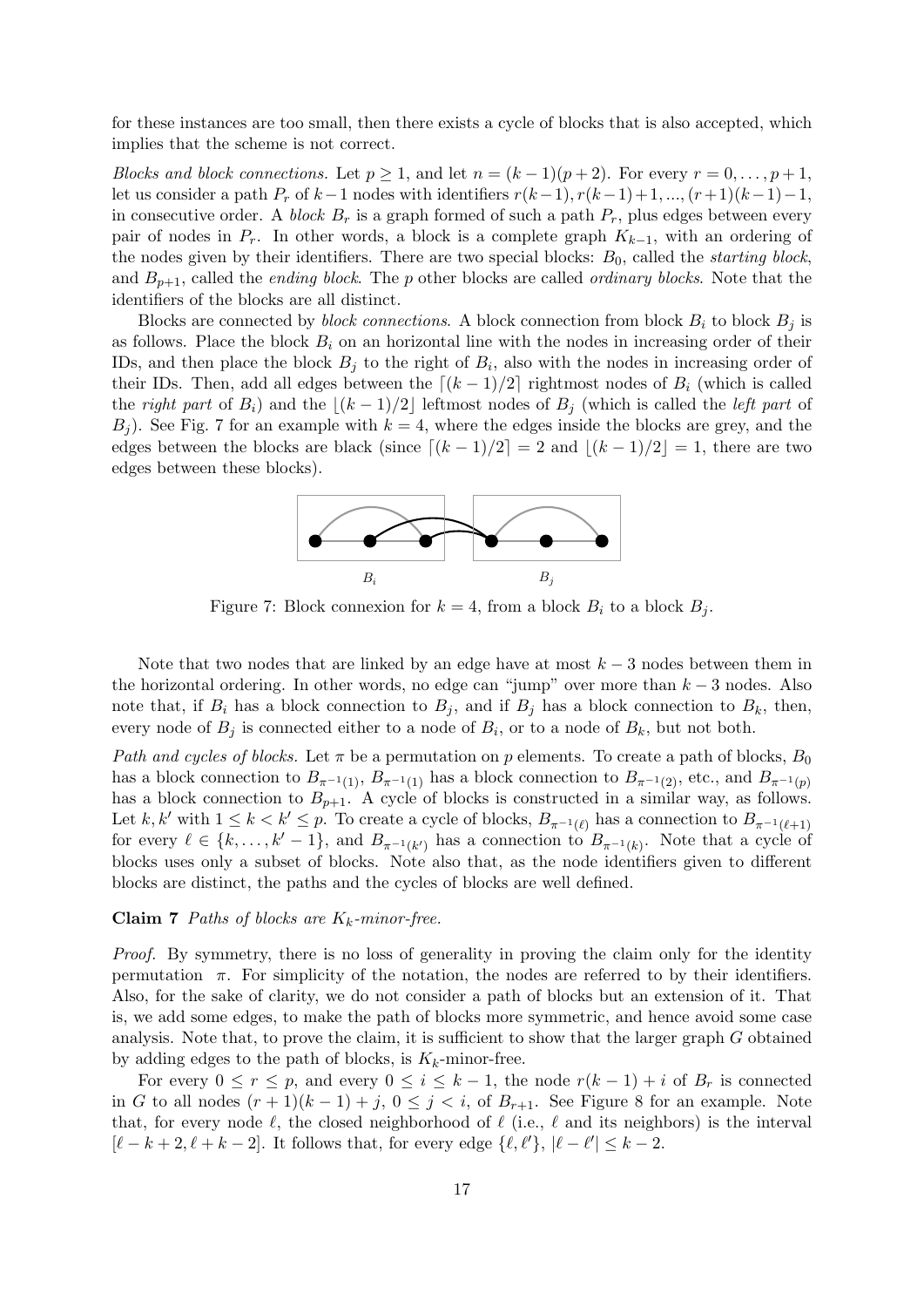

Figure 8: The graph G that extends the path of blocks with three blocks, for  $k = 4$ . The edges of the original path of blocks are plain edges and the new edges are dotted edges.

Let us assume, for the purpose of contradiction, that G contains  $K_k$  as minor. Then, there are k disjoint sets of nodes  $S_1, \ldots, S_k$  such that each set  $S_i$  is connected, and, for every pair  $(S_i, S_j)$  of sets,  $S_i \cup S_j$  is a connected subgraph of G. Each node belongs to at most one set  $S_i$ . Let us visit the nodes of the path of blocks, by increasing order of their IDs, and let  $S_a$  be the last visited set. Let  $\ell_a$  be the first node belonging to  $S_a$ , i.e., the node with minimum ID in  $S_a$ . Let us now consider a set  $S_b$  such that  $S_b \cap [\ell_a - k + 2, \ell_a] = \emptyset$ . Such a set exists because there are k disjoint sets, and the interval is of size  $k - 1$ . Let  $\ell_b$  be a node of  $S_b$  such that  $\ell_b < \ell_a$ . Such a node exists because, by definition of  $S_a$ ,  $S_b$  is visited before  $S_a$  when nodes are traversed according to the increasing order of their IDs. The interval  $I = [\ell_a - k + 2, \ell_a - 1]$  contains  $k - 2$ integers, and  $(S_a \cup S_b) \cap I$  is empty. Now, on the one hand, there cannot exist an edge  $\{\ell, \ell'\}$ with  $\ell < \ell_a - k + 2$ , and  $\ell' > \ell_a - 1$ , because  $|\ell - \ell'| \geq k - 1$ . However, on the other hand, the sets

$$
S_a \cap [\ell_a, (r+1)(p+2)]
$$
 and  $S_b \cap [0, \ell_a - k + 1]$ 

are both non-empty, as they respectively contain  $\ell_a$  and  $\ell_b$ . It follows that  $S_a \cup S_b$  is not connected, and therefore  $K_k$  cannot be a minor of the path of blocks.

#### **Claim 8** Cycles of blocks are not  $K_k$ -minor-free.

Proof. Let us consider a cycle of blocks, and let B be an arbitrary block of this cycle. By construction, the graph obtained by removing  $B$  from the cycle is connected. Let us contract this graph into one node v. The node v is connected to all nodes of  $B$  since, as pointed out before, every node of B is linked to at least one node outside B. Now, as B is in itself  $K_{k-1}$ , the resulting contracted graph is  $K_k$ .

To complete the proof of Lemma 5, it is sufficient to show that cycles and paths of blocks are indistinguishable whenever the certificates are too small.

Let us assume that there exists a locally checkable proof with certificates of size  $g(n)$  =  $o(\log n)$  bits. We show that there exist two paths of blocks for which the prover gives to every block the exact same certificates. For this purpose, let us call labeled block a block in which every node is given a certificate of size  $g(n)$ . Every block can be labeled in  $2^{(k-1)g(n)}$  manners. Let us consider a set of labeled blocks where one labeled version of each block appears as element of this set. There are  $2^{(k-1)g(n)p}$  such sets. On the other hand, there are p! different paths of blocks, as there are p! permutations of the ordinary blocks. To compare these numbers, it is simpler to compare their logarithms. We get the following asymptotics (having in mind that  $k$ is a constant, and  $p = \Theta(n)$ :

$$
\log\left(2^{(k-1)g(n)p}\right) = o(n\log n) \text{ and } \log(p!) = \Omega(n\log n).
$$

It follows that, for large  $n$ , there are more paths of blocks than distinct sets of labeled blocks. Thus, by the pigeon-hole principle, for large enough  $n$ , there exist two paths of blocks,  $P$  and  $P'$ ,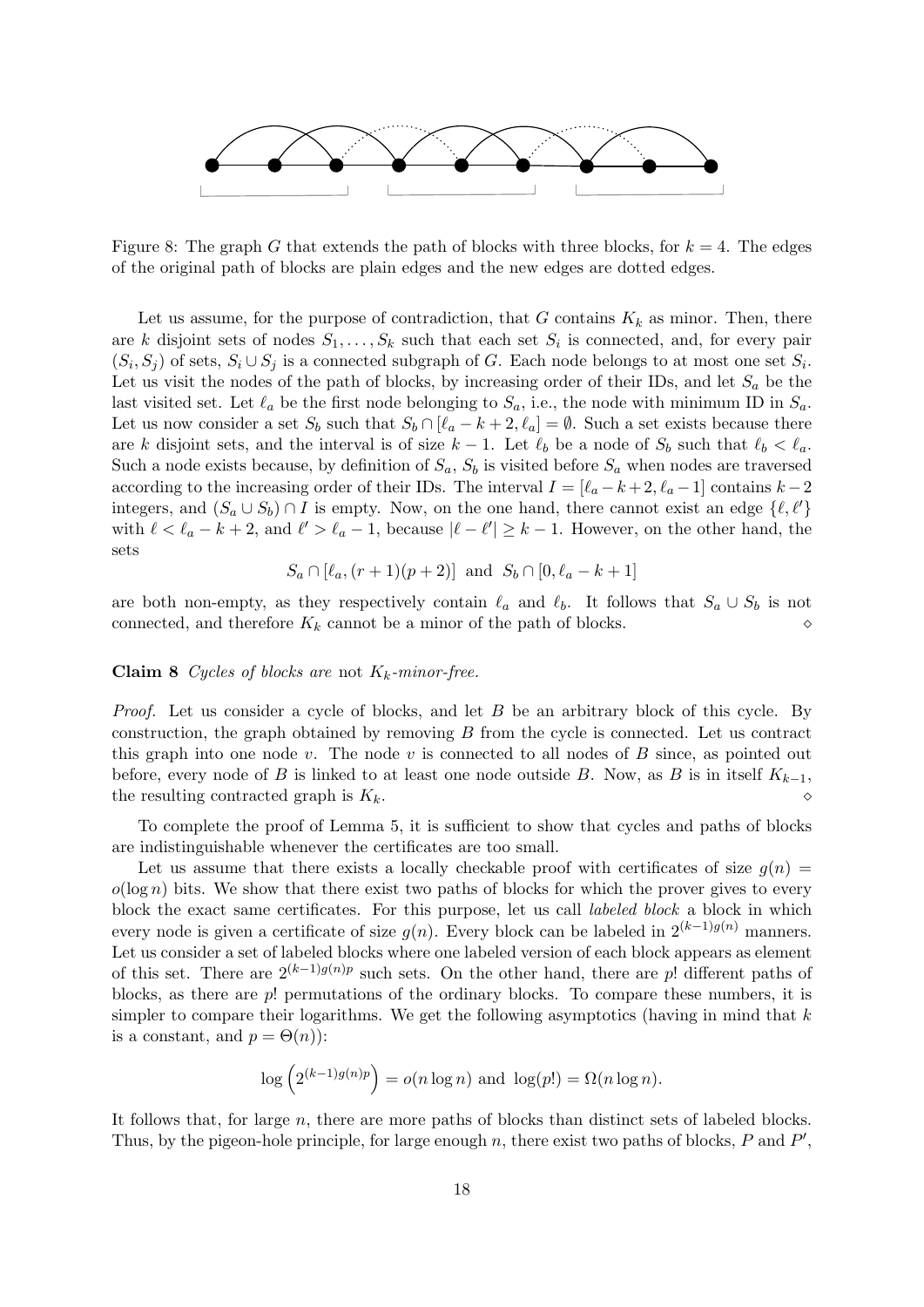where all nodes accept with a same certificate assignment, i.e., certificates inducing identical labeled blocks. Let A be this certificate assignment.

Without loss of generality, let us assume that  $P$  corresponds to the identity permutation. In the permutation  $\pi$  corresponding to P', there must exist two indices i and j with  $i < j$ such that  $\pi(i) > \pi(j)$ . We define a cycle of blocks C as follows. The blocks  $B_i, B_{i+1}, ..., B_j$  are connected in this order, and the cycle is closed by connecting  $B_j$  to  $B_i$ . We claim that every node in  $C$  accepts whenever it is given certificates according to  $A$ . Indeed, let  $u$  be any node of C, except the ones incident to an edge between  $B_j$  and  $B_i$ . Node u has the same view in C as in  $P$  (i.e., it has the same neighbors, with the same identifiers, and the same certificates), thus it accepts. Now, let us consider a node that is incident to an edge between  $B_j$  and  $B_i$ . As pointed out before, such a node is not linked to any node from a third block. It follows that it has the same view in  $C$  as in  $P'$ . Therefore, all the nodes of  $C$  accept, in contradiction with the soundness condition. This completes the proof of Lemma 5.  $\Box$ 

Note that the proof of Lemma 5 can be adapted to a larger verification radius  $t$ , by replacing each edge by a path of length  $t$ .

#### 4.2 Lower bound for  $Forb(K_{p,q})$

Our lower bound proof for  $Forb(K_{p,q})$  is an adaptation of the lower bound proof for spanning tree and leader election, by Göös and Suomela [29]. Roughly speaking, we show that, if the certificates are of size  $o(\log n)$ , then it is possible to define a set of legal instances (i.e.,  $K_{p,q}$ free graphs) which can be "glued" together in order to obtain an illegal instance (i.e., a graph containing  $K_{p,q}$  as a minor) in such a way that no vertices can locally distinguish which instance they belong to.

**Lemma 6** For every  $p, q \geq 2$ , there are no locally checkable proofs for Forb $(\{K_{p,q}\})$  using certificates on  $o(\log n)$  bits.

**Proof.** If  $p = q = 2$ , then  $K_{p,q}$  is a 4-cycle, and thus  $Forb({K_{p,q}})$  is the family of graphs in which the only allowed cycles are of length 3. The fact that this class of graphs cannot be certified by a locally checkable proof using certificates on  $o(\log n)$  bits follows directly for previously known constructions (see [29]).

Let  $p \ge 2$  and  $q \ge 3$ , and let us assume, for the purpose of contradiction, that  $\text{Forb}(\lbrace K_{p,q} \rbrace)$ admits a locally checkable proof with certificates of size  $o(\log n)$ . Without loss of generality, we assume that  $q \geq p$ , and we consider  $n \geq 6q$ . The range of identifiers is split into subsets, as in [29]. Let  $n_A = \lfloor n/2 \rfloor$ , and  $n_B = \lfloor n/2 \rfloor$ . Let us fix any partition of the identifiers  $\{1, \ldots, n^2\}$ into 2n subsets  $a_1, \ldots, a_n, b_1, \ldots, b_n$  so that each  $a_i \in A = \{a_1, \ldots, a_n\}$  is of size  $n_A$ , and each  $b_i \in B = \{b_1, \ldots, b_n\}$  is of size  $n_B$ . We denote by  $a_i[j]$  (resp.  $b_i[j]$ ) the j-th identifier of  $a_i \in A$ (resp.  $b_i \in B$ ) in increasing order of the IDs in  $a_i$  (resp.  $b_i$ ).

For every pair  $(a, b) \in A \times B$ , let  $I_{a,b}$  be a legal instance, i.e., a  $K_{p,q}$ -minor-free graph G with a specific identity-assignment to its nodes, defined as follows. Let  $d = \frac{b}{2}$  $\frac{n}{2q}$ . The graph G is defined as two disjoint paths, one of length  $n_A$ , and another of length  $n_B$ . In  $I_{a,b}$ , the nodes in the former path are given IDs in  $a$ , in increasing order, while the nodes in the latter path are given IDs in b, also in increasing order. Also, for every  $j \in \{1, \ldots, q\}$ , there is an edge in G between the node with ID  $a[jd]$  and the node with ID  $b[jd]$ . An illustration of this construction is displayed on Figure 9.

Observe that G is outerplanar, and thus  $G \in \text{Forb}(\{K_{2,3}\})$ , from which it follows that  $G \in \text{Forb}(\lbrace K_{p,q} \rbrace)$  for every  $p \geq 2$  and  $q \geq 3$ .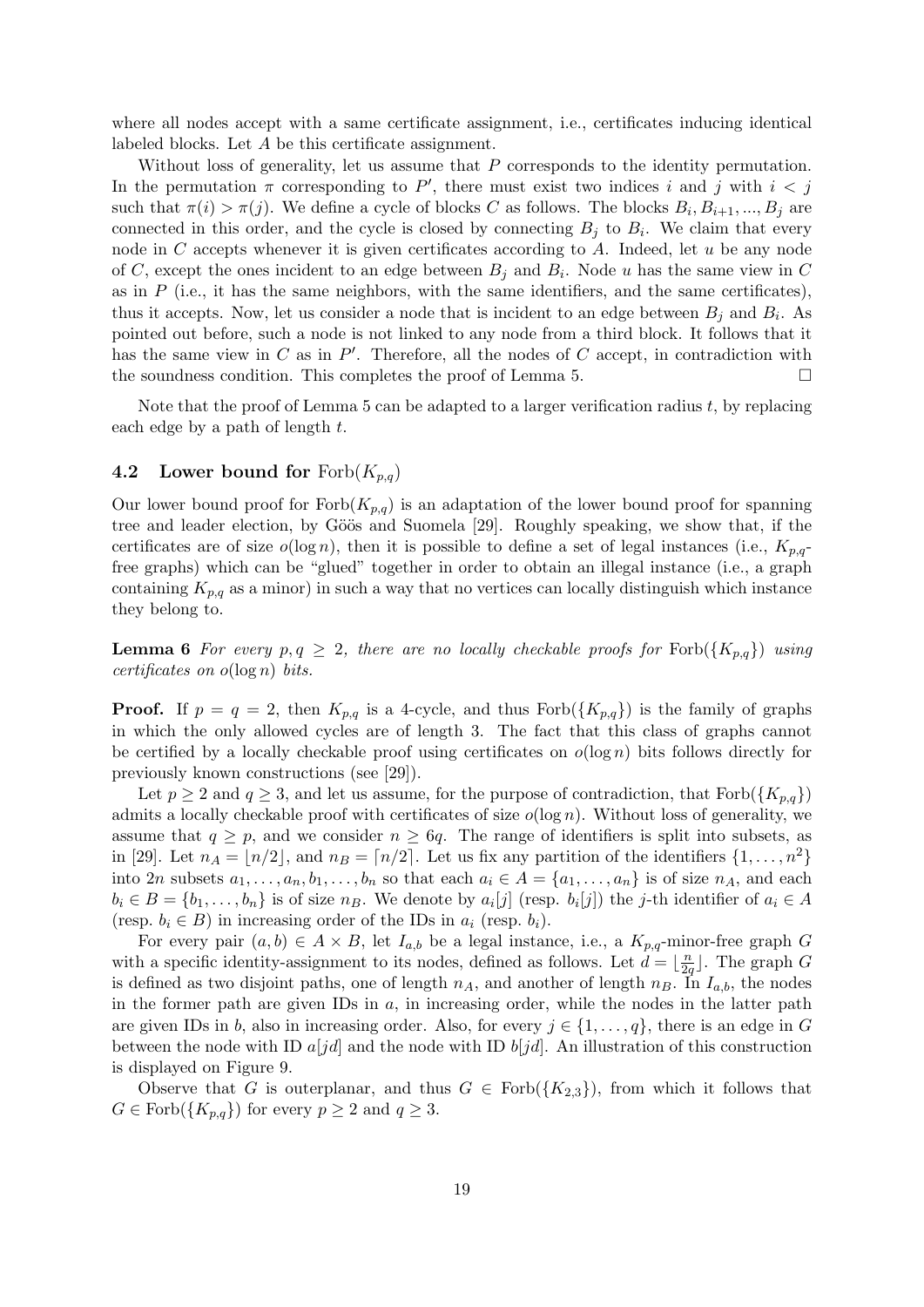

Figure 9: An instance  $I_{a,b}$  for  $n = 22$ ,  $p = q = 3$ , and  $d = 3$ .

For each node  $v \in V(G)$ , let  $c_{a,b}(v)$  be the certificate provided to v in instance  $I_{a,b}$  leading all nodes to accept, and define

$$
c(a,b) = (c_{a,b}(a[d]), c_{a,b}(a[2d]), \ldots, c_{a,b}(a[qd]), c_{a,b}(b[d]), c_{a,b}(b[2d]), \ldots, c_{a,b}(a[qd])).
$$

Since all certificates are of size  $o(\log n)$ ,  $c(a, b)$  forms a word on  $o(\log n)$  bits. Now let  $K_{n,n} =$  $(A \cup B, E)$  be the complete bipartite graph with  $E = \{ \{a, b\} : a \in A, b \in B \}$ , where every edge  ${a,b} \in E$  is colored by  $c(a, b)$ . Pick n sufficiently large such that the number of bits of  $c(a, b)$ is smaller than  $\frac{\log(n)}{2q}$ . Then, there exists a monochromatic subset F of edges of  $K_{n,n}$  with

$$
|F| > |E| / n^{\frac{1}{2q}} = n^{2 - \frac{1}{2q}}.
$$

It is known [25] that every graph with  $n^{2-1/q} + o(n^{2-1/q})$  edges contains  $K_{q,q}$  as subgraph. It follows that, for sufficiently large n, the graph  $H = (A \cup B, F)$  contains  $K_{q,q}$  as subgraph. Up to reindexing the elements in the sets A and B, the vertices of this subgraph are  $a_1, \ldots, a_q$  and  $b_1, \ldots, b_q$ . Since all edges in H have the same color,

$$
c(a_i, b_j) = c(a_{i'}, b_{j'}),
$$

for every  $(i, i', j, j') \in \{1, \ldots, q\}^4$ . We now create a new instance J, that roughly consists in gluing together the instances  $I_{a_i,b_j}$  with  $1 \leq i,j \leq q$ , for constructing an illegal instance. Let us consider q disjoint copies  $P_1, \ldots, P_q$  (resp.,  $Q_1, \ldots, Q_q$ ) of a path P of length  $n_A$  (resp., of a path Q of length  $n_B$ ), such that, in  $P_i$  (resp.,  $Q_i$ ),  $i = 1, \ldots, q$ , the nodes are given the IDs in  $a_i$  (resp.,  $b_i$ ) in increasing order. For every  $i, j \in \{1, ..., q\}$ , the nodes  $a_i[jd]$  and  $b_{i+j}[jd]$ , where by  $i + j$  is taken modulo q whenever greater than q, are connected by an edge. Figure 10 displays an example of the construction.



Figure 10: Example of the instance J for  $p = q = 3$ , and  $d = 3$ .

Observe that, by construction, if each of the q paths  $P_1, \ldots, P_q$ , and each of the q paths  $Q_1, \ldots, Q_q$  is contracted into a single node, then the resulting graph is  $K_{q,q}$ . In other words, the underlying network in J contains  $K_{q,q}$  as a minor, and therefore also  $K_{p,q}$  as a minor. It follows that the instance  $J$  is illegal.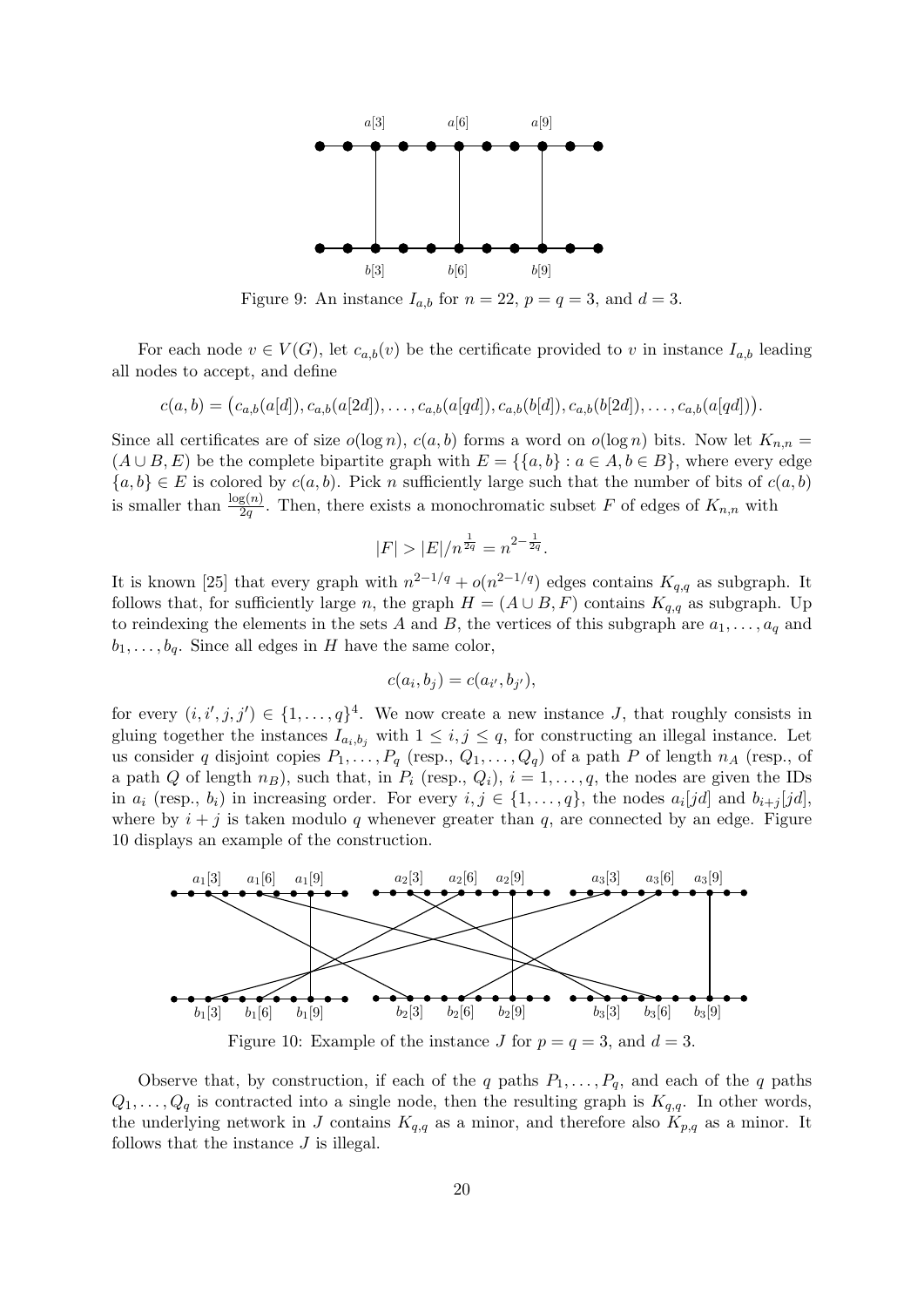Let us consider the following certificate assignment  $c_J$  to the nodes in instance J. For every  $i \in \{1, \ldots, q\}$ , every node u of the path  $P_i$  (resp.,  $Q_i$ ) is given the certificate that it would receive in  $I_{a_i,b_i}$ . It follows from this assignment that, for every node u whose ID is different from  $a_i[jd]$  and  $b_i[jd]$ ), for all  $i, j \in \{1, ..., q\}$ , then the closed neighborhood of u in J with certificate assignment  $c_J$  is identical to the closed neighborhood of the same node u in  $I_{a_i,b_i}$ with certificates assignment  $c_{a_i,b_i}$ . It follows that such a node u accepts in J. Let u be a node of  $P_i$  with ID  $a_i[jd]$  for some  $i, j \in \{1, ..., q\}$ . The closed neighborhood of u in J with certificate assignment  $c_j$  is identical to the view of the same node u in  $I_{a_i,b_{i+j}}$  with certificates assignment  $c_{a_i,b_{i+j}}$ . It follows that such a node u accepts in J as well. The case of a node of  $Q_i$  with ID  $b_i[jd]$  for some  $i, j \in \{1, ..., q\}$  is identical, i.e., such a node accepts in J too. Therefore, with certificate assignment  $c_j$ , all nodes accept in  $J$ , and thus soundness is not satisfied. This contradicts the existence of a locally checkable proof for  $Forb({K_{p,q}})$  with  $o(\log n)$  bits, and completes the proof of Lemma 6.

Again, the proof can be adapted to a larger verification radius  $t$ . The instances are formed by paths with identifiers only in  $a$ , or only in  $b$ , and edges having an endpoint in  $a$ , and an endpoint in b. We replace each edge of the former type (identifiers only in  $a$ , or only in b) by a path of length t. The same proof as for Lemma 6 applies after this change, in particular the legal instances are still outerplanar.

#### 4.3 Proof of Theorem 2

Let  $\mathcal{F} = \{K_k : k \geq 3\} \cup \{K_{p,q} : p,q \geq 2\}$ , and H be a finite set of graphs in F. If H contains a unique graph in F, the fact that there are no locally checkable proofs for Forb $(H)$  using certificates on  $o(\log n)$  bits has been established in Lemma 5 and Lemma 6. We are left with the case of  $|\mathcal{H}| > 2$ .

Let us first make a few remarks about the family  $\mathcal{H}$ . If  $\mathcal{H}$  contains two cliques  $K_k$  and  $K_{k'}$ with  $k' > k$ , then we can remove  $K_{k'}$ , because  $K_k$ -minor-freeness implies  $K_{k'}$ -minor-freeness. Thus H contains at most one clique. Similarly, if H contains two complete bipartite graphs  $K_{p,q}$ and  $K_{p',q'}$ , with  $p' \geq p$  and  $q' \geq q$ , then we can safely remove  $K_{p',q'}$  from the family. Also, if H contains  $K_3$ , then,  $Forb(\mathcal{H})$  is the class of trees, for which it is known that  $o(\log n)$  bits are not sufficient for certification. Similarly, if H contains  $K_{2,2}$  (and no  $K_3$ ) then Forb $(\mathcal{H})$  is the class of the graphs that do not contain cycles larger than 4, and, as noted in the proof of Lemma 6, this is also a case where  $o(\log n)$  is not enough.

We are then left with the case of a family H included in  $\{K_k : k \geq 4\} \cup \{K_{p,q} : p \geq 2, q \geq 3\},\$ containing exactly one clique  $K_k$ ,  $k \geq 4$ , and one or many complete bipartite graphs  $K_{p,q}$ ,  $p \geq 2, q \geq 3$ . Consequently, the class of graphs Forb $(\mathcal{H})$  contains the class Forb $(\{K_4, K_{2,3}\})$ . The latter is precisely the class of outerplanar graphs. Recall that in the construction of proof of Lemma 6 the legal instances are outerplanar, therefore these instances must be in  $\text{Forb}(\mathcal{H})$ . The construction of the proof of Lemma 6 shows that if a scheme with  $o(\log n)$  bits accepts all these instances, it also accepts an instance with  $K_{p,q}$  as a minor, which is a contradiction. The result follows.  $\Box$ 

## 5 Conclusion and further work

This paper provides a proof-labeling scheme for planarity, using certificates of optimal size  $\Theta(\log n)$  bits, hence improving the previously known dMAM interactive protocol [38], by decreasing the number of interactions between the prover and the verifier, and avoiding the use of randomization.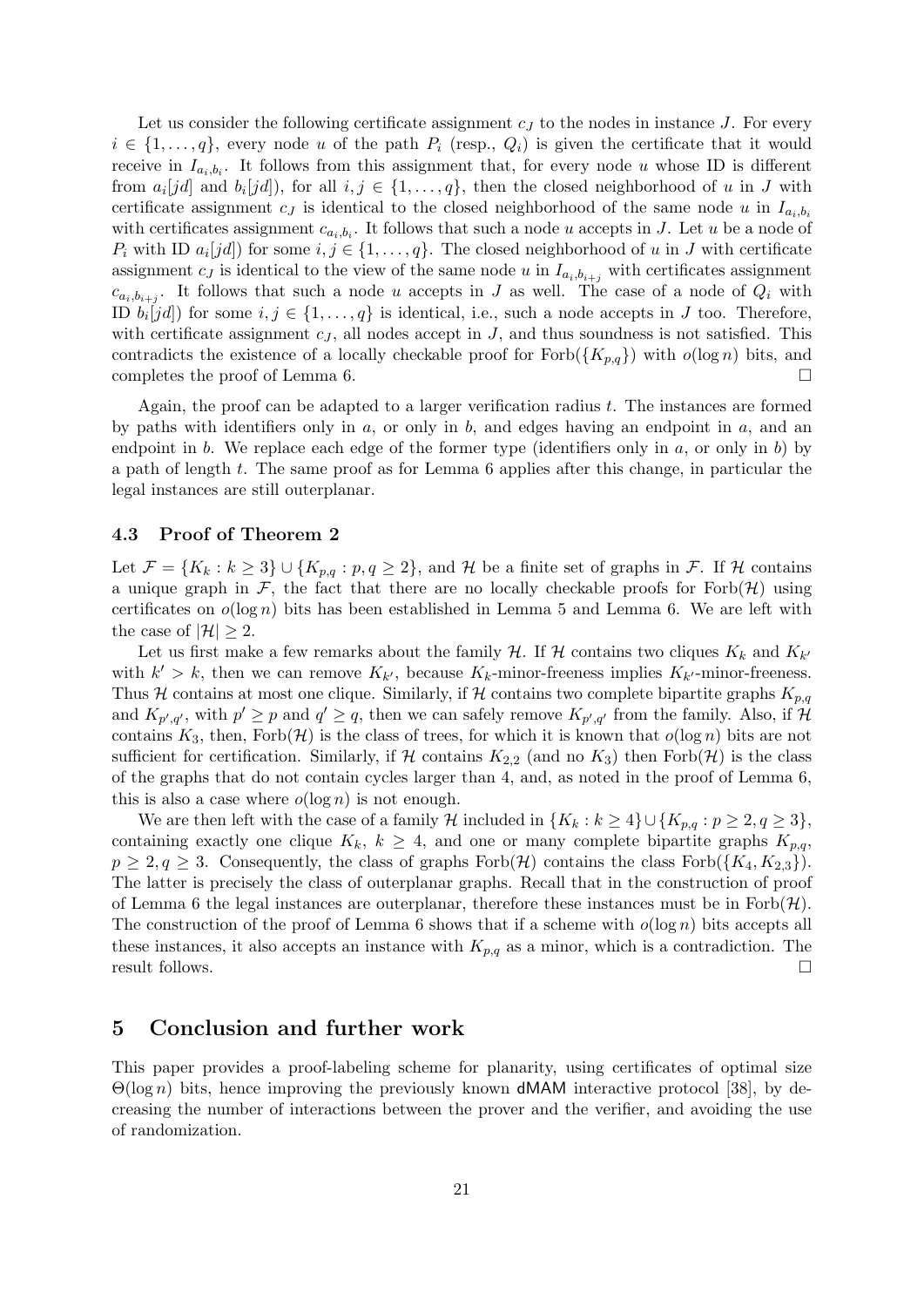This work could find extensions in many directions, fitting with the aforementioned interest of the distributed computing community for classes of sparse graphs beyond planar graphs (see [17]). For instance, the approach in this paper appears to be generalizable to the design of a proof-labeling scheme for the class of graphs with bounded genus  $g > 1$ , still using certificates on  $O(\log n)$  bits, by cutting along so-called *nooses* until the resulting surface is planar. Certifying the correctness of such cuts, and the consistency of the embedding after these cuts requires to fix many technical details, but appear doable with certificates on  $O(\log n)$  bits.

Perhaps more interesting is to extend our result to the certification of graph classes defined by a finite set of forbidden minors. The technique in this paper also enables to certify the class of outerplanar graphs with certificates on  $O(\log n)$  bits, but the general case of classes defined by forbidden minors is open. A standard tool to consider in general for graphs excluding a fixed minor, that is, to certify  $G \in \text{Forb}(H)$  for a fixed graph H, is the characterization of the topological embeddings for these graphs provided by Robertson and Seymour's Theorem. However, certifying the correctness of such embeddings seems challenging using certificates of small size. In fact, the minor-excluding graphs have a linear number of edges, and therefore they admit proof-labeling schemes using certificates on  $O(n \log n)$  bits [29, 34]. Even the design of proof-labeling schemes for these graph classes with certificates on  $O(n^{\epsilon})$  bits,  $\epsilon < 1$ , appears challenging.

# References

- [1] Yehuda Afek, Shay Kutten, and Moti Yung. The local detection paradigm and its application to self-stabilization. Theor. Comput. Sci., 186(1-2):199–229, 1997.
- [2] Saeed Akhoondian Amiri, Patrice Ossona de Mendez, Roman Rabinovich, and Sebastian Siebertz. Distributed domination on graph classes of bounded expansion. In 30th ACM Symposium on Parallelism in Algorithms and Architectures (SPAA), pages 143–151, 2018.
- [3] Saeed Akhoondian Amiri, Stefan Schmid, and Sebastian Siebertz. Distributed dominating set approximations beyond planar graphs. ACM Trans. Algorithms, 15(3):39:1–39:18, 2019.
- [4] Baruch Awerbuch. A new distributed depth-first-search algorithm. Inf. Process. Lett., 20(3):147–150, 1985.
- [5] Baruch Awerbuch, Boaz Patt-Shamir, and George Varghese. Self-stabilization by local checking and correction (extended abstract). In 32nd Symposium on Foundations of Computer Science (FOCS), pages 268–277, 1991.
- [6] Alkida Balliu, Gianlorenzo D'Angelo, Pierre Fraigniaud, and Dennis Olivetti. What can be verified locally? In 34th Symposium on Theoretical Aspects of Computer Science (STACS), pages 8:1–8:13, 2017.
- [7] Sergio Cabello. Subquadratic algorithms for the diameter and the sum of pairwise distances in planar graphs. ACM Trans. Algorithms, 15(2):21:1–21:38, 2019.
- [8] Pierluigi Crescenzi, Pierre Fraigniaud, and Ami Paz. Trade-offs in distributed interactive proofs. In 33rd International Symposium on Distributed Computing (DISC), LIPIcs 146, pages 13:1–13:17. Dagstuhl, 2019.
- [9] Andrzej Czygrinow, Michał Hańćkowiak, and Edyta Szymanska. Distributed approximation algorithms for planar graphs. In 6th Italian Conference on Algorithms and Complexity  $(CIAC)$ , pages 296–307, 2006.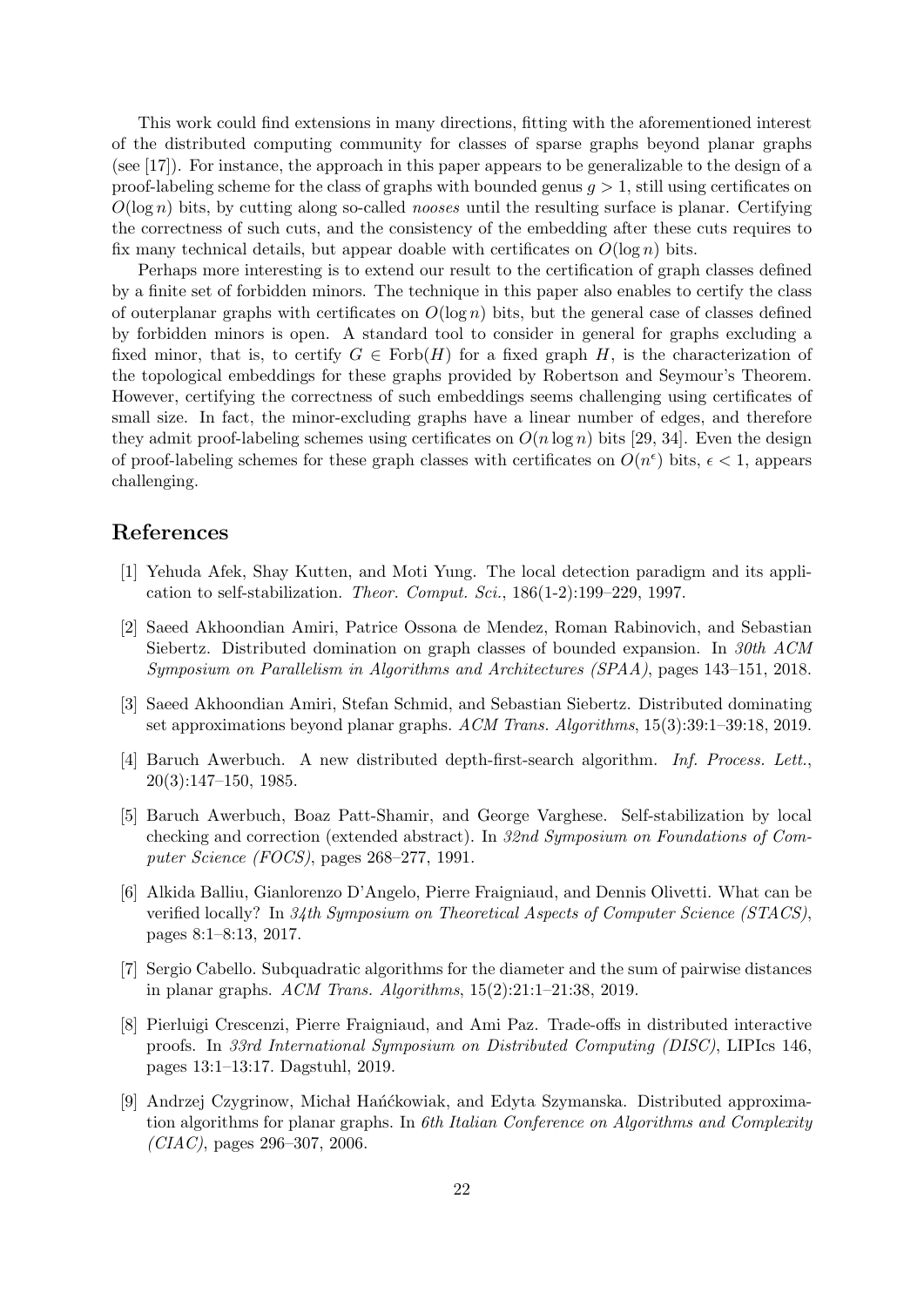- [10] Andrzej Czygrinow, Michał Hańćkowiak, Edyta Szymanska, Wojciech Wawrzyniak, and Marcin Witkowski. Distributed local approximation of the minimum k-tuple dominating set in planar graphs. In 18th Int. Conference on Principles of Distributed Systems (OPODIS), pages 49–59, 2014.
- [11] Andrzej Czygrinow, Michał Hańćkowiak, Edyta Szymanska, Wojciech Wawrzyniak, and Marcin Witkowski. Improved distributed local approximation algorithm for minimum 2 dominating set in planar graphs. Theor. Comput. Sci., 662:1–8, 2017.
- [12] Andrzej Czygrinow, Michał Hańćkowiak, and Wojciech Wawrzyniak. Distributed packing in planar graphs. In 20th ACM Symposium on Parallelism in Algorithms and Architectures  $(SPAA)$ , pages 55–61, 2008.
- [13] Andrzej Czygrinow, Michał Hańćkowiak, and Wojciech Wawrzyniak. Fast distributed approximations in planar graphs. In 22nd Int. Symp. on Distributed Computing (DISC), pages 78–92, 2008.
- [14] Hubert de Fraysseix and Pierre Rosenstiehl. A characterization of planar graphs by trémaux orders. Combinatorica, 5(2):127–135, 1985.
- [15] Reinhard Diestel. Graph Theory, volume 173 of Graduate Texts in Mathematics. Springer-Verlag, 2000.
- [16] Laurent Feuilloley. Introduction to local certification. CoRR, abs/1910.12747, 2019.
- [17] Laurent Feuilloley. Bibliography of distributed approximation beyonf bounded degree. CoRR, abs/2001.08510, 2020.
- [18] Laurent Feuilloley and Pierre Fraigniaud. Survey of distributed decision. Bulletin of the EATCS, 119, 2016.
- [19] Laurent Feuilloley, Pierre Fraigniaud, and Juho Hirvonen. A hierarchy of local decision. In 43rd International Colloquium on Automata, Languages and Programming (ICALP), pages 118:1–118:15, 2016.
- [20] Laurent Feuilloley, Pierre Fraigniaud, Juho Hirvonen, Ami Paz, and Mor Perry. Redundancy in distributed proofs. In 32nd International Symposium on Distributed Computing (DISC), LIPIcs, pages 24:1–24:18. Dagstuhl, 2018.
- [21] Laurent Feuilloley and Juho Hirvonen. Local verification of global proofs. In 32nd Int. Symp. on Distributed Computing (DISC), LIPIcs 121, pages 25:1–25:17. Dagstuhl, 2018.
- [22] Pierre Fraigniaud, Amos Korman, and David Peleg. Towards a complexity theory for local distributed computing. J. ACM, 60(5):35:1–35:26, 2013.
- [23] Pierre Fraigniaud, Pedro Montealegre, Rotem Oshman, Ivan Rapaport, and Ioan Todinca. On distributed Merlin-Arthur decision protocols. In 26th Int. Colloquium Structural Information and Communication Complexity (SIROCCO), LNCS 11639, pages 230–245. Springer, 2019.
- [24] Pierre Fraigniaud, Boaz Patt-Shamir, and Mor Perry. Randomized proof-labeling schemes. Distributed Computing, 32(3):217–234, 2019.
- [25] Zoltán Füredi. An upper bound on Zarankiewicz' problem. Combinatorics, Probability and Computing, 5(1):29–33, 1996.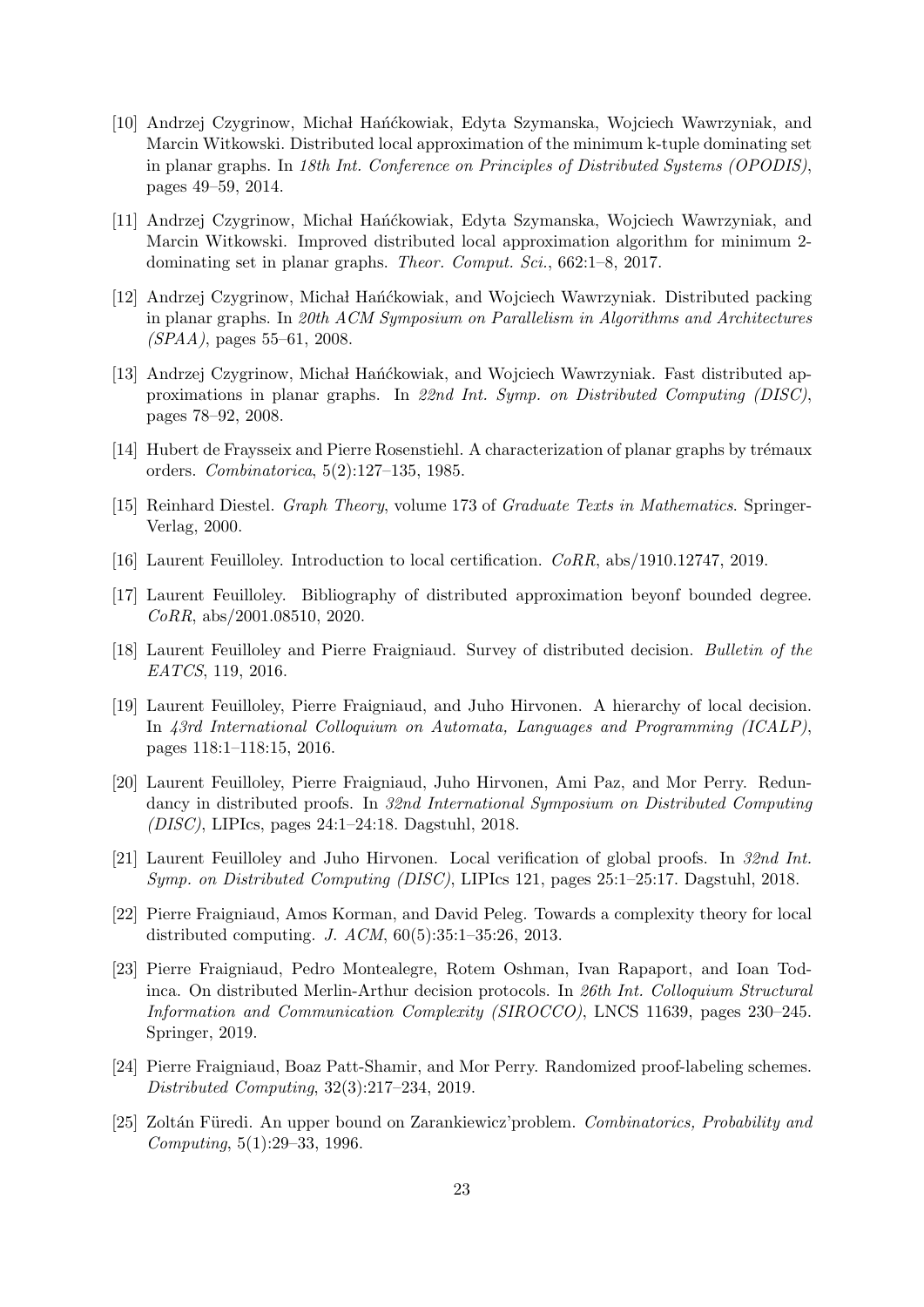- [26] Mohsen Ghaffari and Bernhard Haeupler. Distributed algorithms for planar networks I: planar embedding. In ACM Symposium on Principles of Distributed Computing (PODC), pages 29–38, 2016.
- [27] Mohsen Ghaffari and Bernhard Haeupler. Distributed algorithms for planar networks II: low-congestion shortcuts, MST, and min-cut. In 27th ACM-SIAM Symposium on Discrete Algorithms (SODA), pages 202–219, 2016.
- [28] Mohsen Ghaffari and Merav Parter. Near-optimal distributed DFS in planar graphs. In 31st Int. Symp. on Distributed Computing (DISC), LIPIcs, pages 21:1–21:16. Dagstuhl, 2017.
- [29] Mika Göös and Jukka Suomela. Locally checkable proofs in distributed computing. Theory of Computing, 12(1):1–33, 2016.
- [30] Miikka Hilke, Christoph Lenzen, and Jukka Suomela. Brief announcement: local approximability of minimum dominating set on planar graphs. In ACM Symposium on Principles of Distributed Computing (PODC), pages 344–346, 2014.
- [31] John E. Hopcroft and Robert Endre Tarjan. Efficient planarity testing. J. ACM, 21(4):549– 568, 1974.
- [32] Gene Itkis and Leonid A. Levin. Fast and lean self-stabilizing asynchronous protocols. In 35th Annual Symposium on Foundations of Computer Science (FOCS), pages 226–239, 1994.
- [33] Gillat Kol, Rotem Oshman, and Raghuvansh R. Saxena. Interactive distributed proofs. In ACM Symposium on Principles of Distributed Computing (PODC), pages 255–264, 2018.
- [34] Amos Korman, Shay Kutten, and David Peleg. Proof labeling schemes. Distributed Computing, 22(4):215–233, 2010.
- [35] Fabian Kuhn, Thomas Moscibroda, and Roger Wattenhofer. What cannot be computed locally! In 23rd ACM Symposium on Principles of Distributed Computing (PODC), pages 300–309, 2004.
- [36] Christoph Lenzen, Yvonne Anne Oswald, and Roger Wattenhofer. What can be approximated locally?: case study: dominating sets in planar graphs. In 20th ACM Symposium on Parallelism in Algorithms and Architectures (SPAA), pages 46–54, 2008.
- [37] Christoph Lenzen, Yvonne Anne Pignolet, and Roger Wattenhofer. Distributed minimum dominating set approximations in restricted families of graphs. Distributed Computing, 26(2):119–137, 2013.
- [38] Moni Naor, Merav Parter, and Eylon Yogev. The power of distributed verifiers in interactive proofs. In 31st ACM-SIAM Symposium on Discrete Algorithms (SODA), pages 1096–115, 2020.
- [39] David Peleg. Distributed Computing: A Locality-Sensitive Approach. SIAM, 2000.
- [40] David Peleg and Vitaly Rubinovich. A near-tight lower bound on the time complexity of distributed minimum-weight spanning tree construction. SIAM J. Comput., 30(5):1427– 1442, 2000.